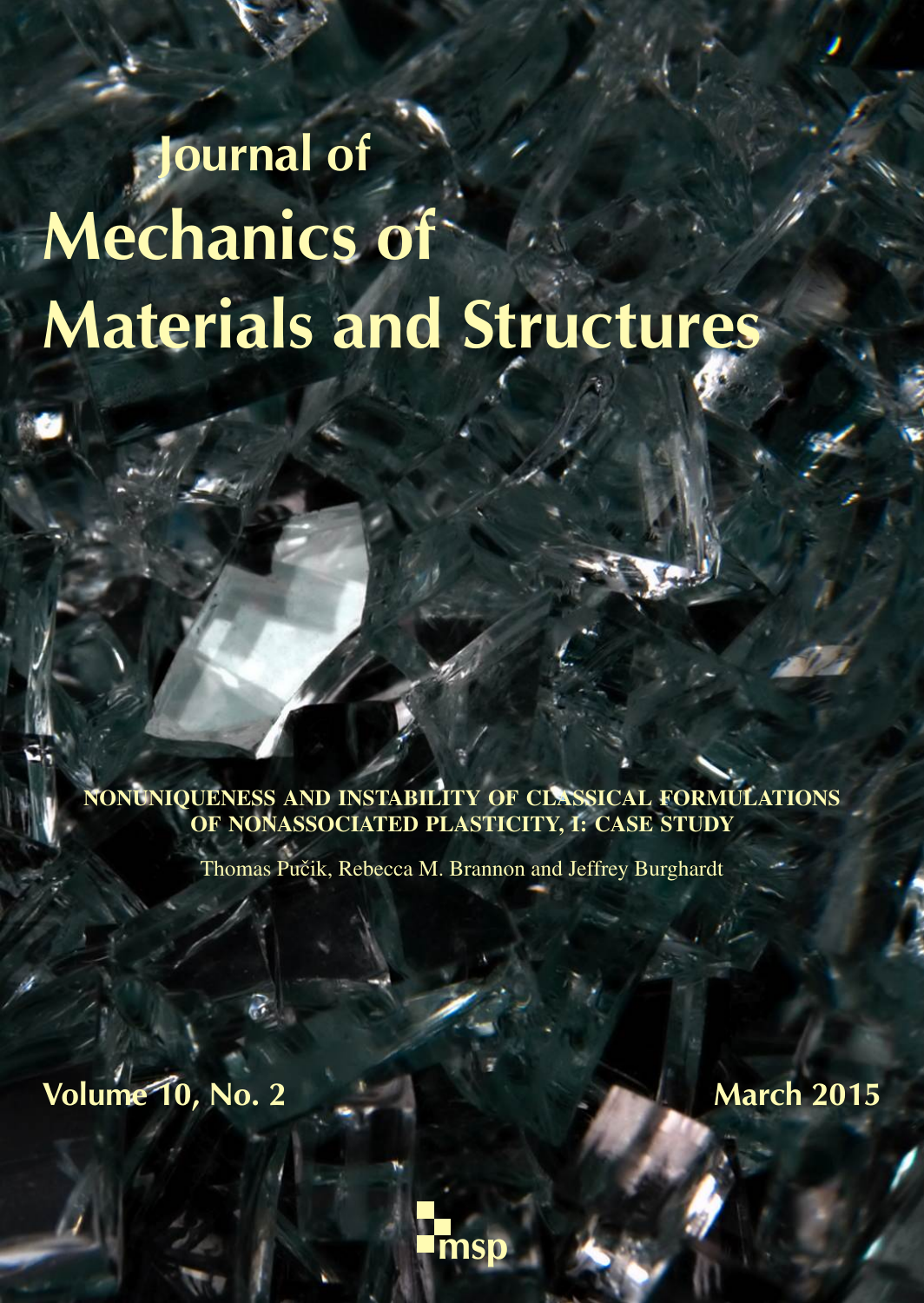

### <span id="page-1-0"></span>NONUNIQUENESS AND INSTABILITY OF CLASSICAL FORMULATIONS OF NONASSOCIATED PLASTICITY, I: CASE STUDY

THOMAS PUČIK, REBECCA M. BRANNON AND JEFFREY BURGHARDT

A dynamic instability, which is relatively unexplored in the literature despite having been long ago previously asserted to exist for any conventional nonassociated plastic flow model, is illustrated by means of an example problem. This instability is related to a condition known as achronicity, in which the wave speed in plastic loading is greater than that in elastic unloading (making it absolutely not related to the well-studied phenomena of localization and flutter). The one-dimensional example problem initializes an elastic-plastic half-space to a initially quiescent uniform state of prestress that places it in an achronic condition if a nonassociated flow rule is used. The initial stress state is perturbed by an axial stress pulse applied at the surface. The problem is first solved analytically for the case of constant wave speeds, and it is shown to possess a two-parameter family of nonunique solutions. These solutions are unstable in that both the amplitude and the width of the propagating pulse increase linearly with time. The casestudy problem technically represents spontaneous motion from a quiescent state, but it does not violate thermodynamics (as the energy driving the instability is available from elastic stored energy of the initial prestress). The example problem is additionally solved numerically for both constant and nonconstant plastic wave speeds, where the instability is observed in either case. Furthermore, it is shown that neither the constant nor the nonconstant wave speed solution converges with mesh refinement, which therefore represents a numerical inadmissibility associated with the underlying loss of uniqueness of solution. It is the nonuniqueness of the unstable solution, not the existence of the instability itself, that is of primary concern. Unlike conventional localization instability, this achronic instability is not yet known to be a real phenomenon. This case-study problem illustrates the need for novel laboratory testing methods sufficient to determine if the instability is truly physical, or merely an anomalous shortcoming of classical nonassociated plasticity formulations. Some guidance for appropriate laboratory testing is presented, with emphasis on why such testing is highly nontrivial as a result of irreducible uncertainty in direct validation of a regular flow rule.

#### 1. Introduction

Plastic flow is said to be nonassociated if the plastic strain increments are not normal to the yield surface in stress space. This type of flow is of particular interest in applications involving geological materials, which often exhibit apparent nonassociated behavior in quasistatic laboratory tests. Nonassociated flow rules are also employed quite frequently in numerical simulations, because associated flow rules appear to significantly over-predict the amount of plastic dilatation for most materials [\[Spitzig et al. 1975;](#page-26-0) [1976;](#page-26-1) [Lade et al. 1987;](#page-26-2) [Shen et al. 2012\]](#page-26-3), and because (by allowing a simple radial return for such materials) they are easier to implement than associated flow rules. In this century, it has been shown that a conventional associated flow rule also cannot describe the anisotropic behavior of rolled sheet metal [\[Stoughton 2002;](#page-26-4)

*Keywords:* plasticity, flow rule, nonassociated flow rule, instability, incremental nonlinearity.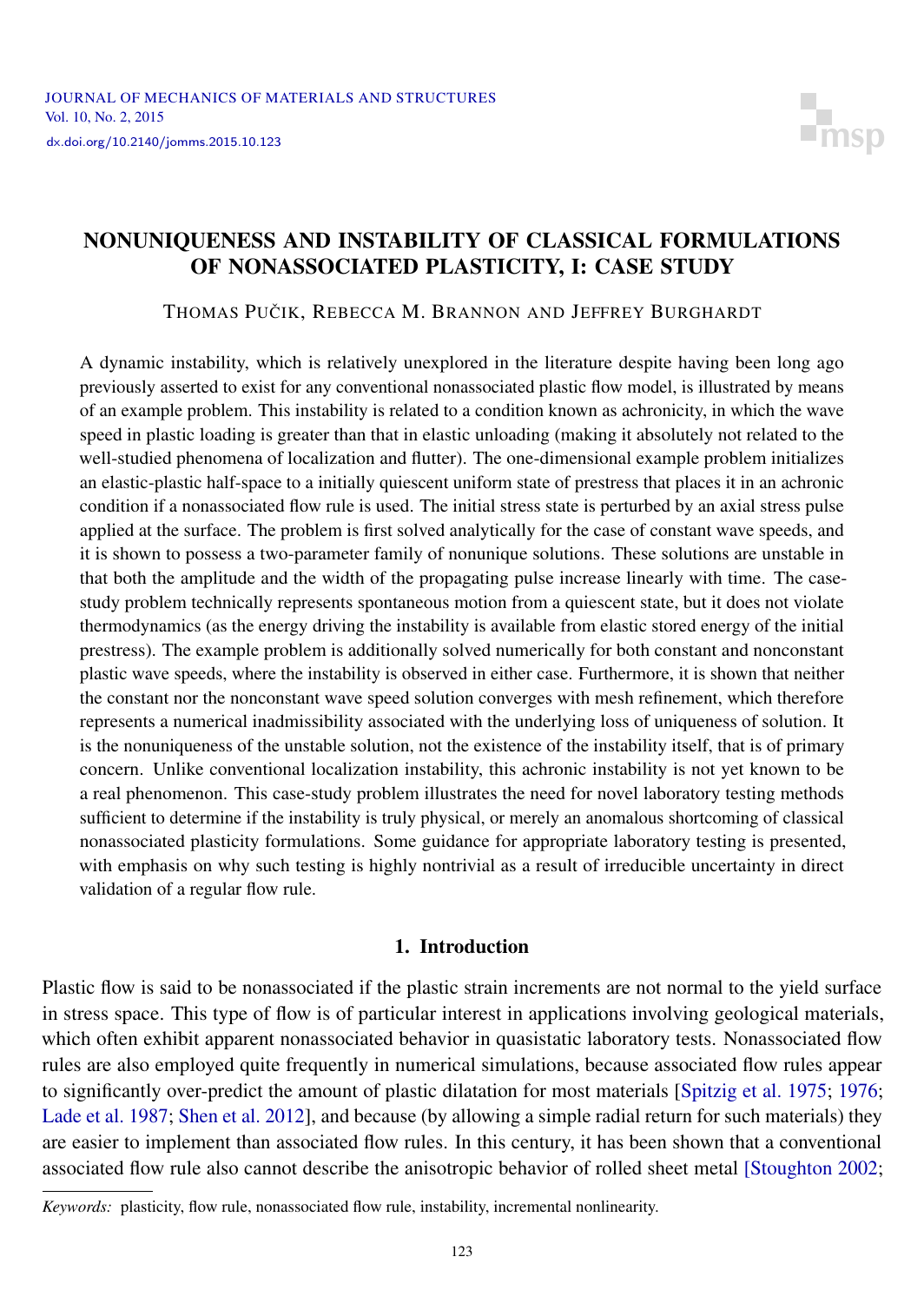[Cvitanic et al. 2008;](#page-25-0) [Mohr et al. 2010;](#page-26-5) [Taherizadeh et al. 2010\]](#page-26-6). [Gao et al.](#page-25-1) [2011] have shown that a nonassociated flow rule more accurately describes the behavior of aluminum under a variety of loading conditions, but their loading conditions did not include the type of loading that we explore in this paper. Somewhat more recent work [\[Desmorat and Marull 2011;](#page-25-2) [Dunand et al. 2012;](#page-25-3) [Besse and Mohr 2012\]](#page-25-4) has shown that a nonassociated flow rule is not necessary to describe the anisotropic plasticity of rolled sheet metal if other plasticity features are included.

The models discussed above are macroscopic phenomenological models, which do not directly account for a material's complex microstructure. [Rousselier et al.](#page-26-7) [2012] have shown that in the case of metals plasticity, microstructural based models, which have a more complex formulation not compatible with classical macroscale phenomenological plasticity frameworks, are better suited to describe the complex evolution of a material undergoing plastic flow. Alternatives to traditional plasticity models are discussed and examined in more detail in the companion (part II) paper.

An assertion that nonassociated flow may stimulate instability and/or nonuniqueness is certainly not new, but the particular case of so-called "achronicity" (in which plastic stiffness exceeds elastic stiffness) seems to have been relatively unexplored in comparison to unrelated phenomena such as localization or flutter associated with a zero, negative, or complex plastic acoustic eigenvalue. Early initial concerns about achronicity were motivated by the observation that with nonassociated flow, it is possible to find closed loading cycles for which useful energy could be extracted from the material and the system of forces acting on it. This was first pointed out by Drucker [\[1949;](#page-25-5) [1950\]](#page-25-6) for closed stress cycles, and later by [Il'Yushin](#page-25-7) [1961] for closed strain cycles. This is not a violation of conservation of energy, since the released energy is merely liberated from stored strain energy associated with the ambient initial prestress. The major concern was that this might lead to an unstable release of energy under some conditions. However, no specific (and generally applicable) mechanisms for causing such unstable energy releases to occur were identified in this early work. For a more detailed discussion of these and other concerns about insufficient substantiation of a nonassociated flow rule (which is not tantamount to ruling it out altogether), see [Brannon](#page-25-8) [2007].

The first concrete example of an actual plastic instability was a strain localization instability first identified by [Rudnicki and Rice](#page-26-8) [1975]. This particular form of instability was found to result from a softening-like behavior caused by nonassociated flow. Rudnicki and Rice showed that, with nonassociated flow, this type of instability can occur even for positive values of the hardening modulus under certain conditions. With associated flow, on the other hand, it was shown that it can occur only for negative values of the hardening modulus (i.e., by putting explicit strain softening into the material model).

Another form of instability related to nonassociated plastic flow is called the flutter instability, first identified by [Bigoni](#page-25-9) [1995]. The strain localization instability and the flutter instability result from the fact that the elastic-plastic tangent stiffness tensor loses positive definiteness when the yield function and flow potential function are not coincident. Strain localization is a result of the occurrence of a negative acoustic eigenvalue, whereas the flutter instability corresponds to complex eigenvalues. The "achronic" state, discussed in this paper, corresponds to *positive* plastic acoustic eigenvalues— but with a plastic eigenvalue being larger than any of the elastic eigenvalues, hence implying plastic wave speeds exceeding elastic wave speeds. For a complete derivation of conditions for all possible magnitudes of plastic wave speeds relative to elastic speeds, see [Brannon and Drugan](#page-25-10) [1993].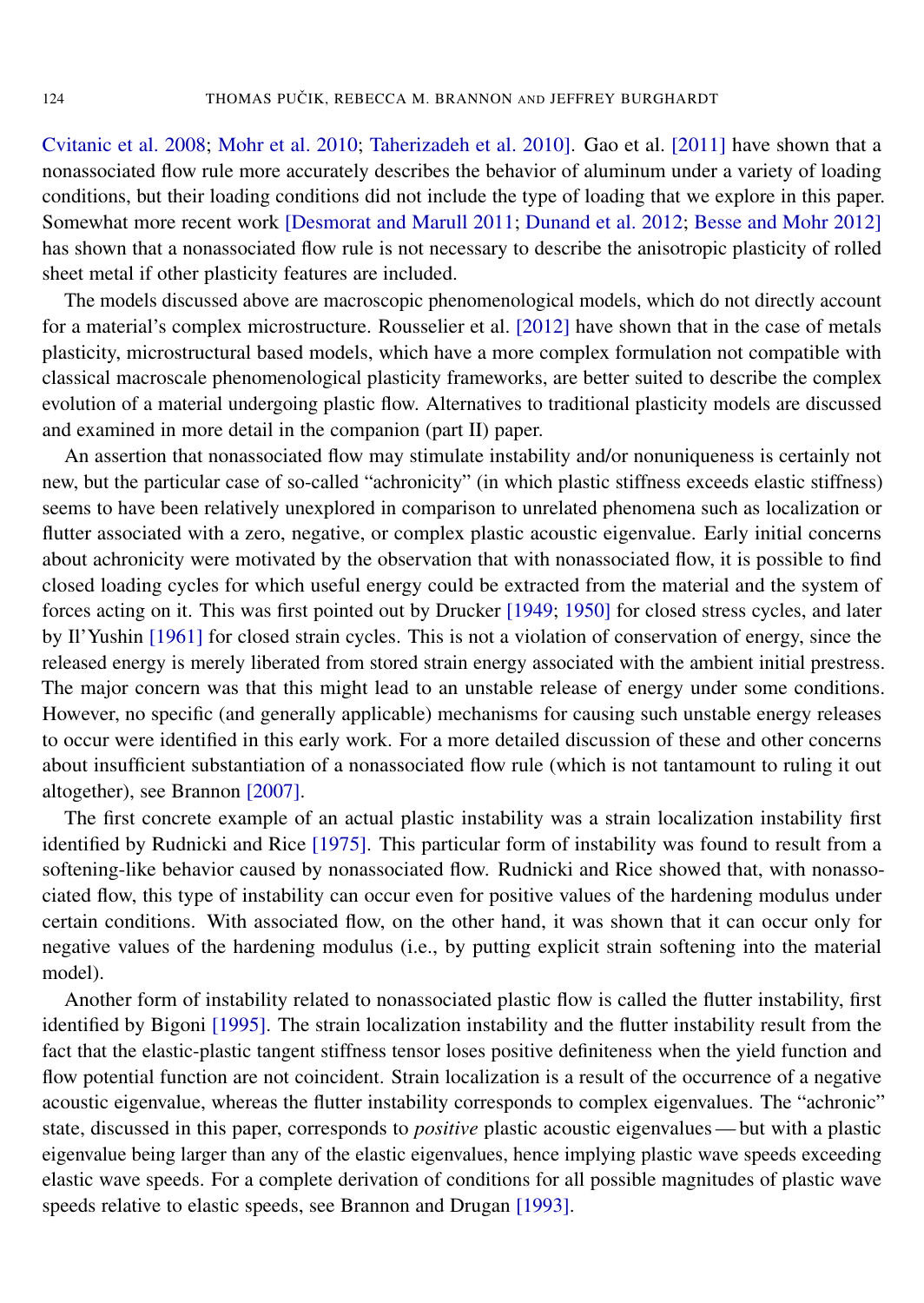[Sandler and Rubin](#page-26-9) [1987], as well as Sandler and Pučik [1993], investigated the fundamentally different form of instability that has been virtually ignored in comparison to now-ordinary localization or flutter. The mechanism underlying this instability is, in many respects, the diametrical opposite of the softening mechanism investigated by Rudnicki and Rice. That is, it is found that nonassociated flow can also lead to excessive *stiffening* under certain conditions. This can cause the incremental modulus (and hence the wave speed) of the material to be greater in plastic loading than it is in elastic unloading. Under these loading conditions the eigenvalues of the tangent operator remain real and positive.

Sandler and Rubin used a simple case-study problem to show that this wave speed inversion, which is referred to in this paper as *achronicity*, is a dynamically unstable condition in that, when it occurs, there always exist loading paths for which the solution to the equations of motion becomes unstable in the sense that both the amplitude and width of a finite stress wave, no matter how small, grows without bound as it propagates into material at yield. This phenomenon is essentially spontaneous motion from a quiescent state, but not necessarily a violation of thermodynamics, since energy to drive the instability could come from elastic prestress.

The question remains, however, whether or not it is possible to observe such behavior in the laboratory. This paper (or its companion, part II) encourages such efforts by describing the expected character of achronic material response and its sensitivity to details of the flow rule. Additionally, Sandler and Rubin demonstrated that, for their simple case-study problem, the governing equations admit multiple solutions and are thus ill posed, which has significant implications for numerical modeling. In this paper, any instability that arises from achronicity is referred to as the Sandler–Rubin instability.

Unlike the localization and flutter instabilities, the Sandler–Rubin instability has been shown to emerge only under a specific class of initial boundary-value problems where both the elastic unloading and the elastic-plastic loading branch of the constitutive operator are exercised. Therefore, this instability is fundamentally different from the other instabilities mentioned in that it does not arise directly from the plastic flow itself.

[Stoughton and Yoon](#page-26-11) [2008] have asserted that Sandler and Rubin's analysis is invalid since their solutions "do not generally solve the dynamic equations of motion unless the components of the constitutive models are such that the slope of the stress-strain relation, the gradient of the plastic potential and the gradient of the yield function are constant for a finite perturbation." The (flawed) rationale for this assertion is that "if *C<sup>L</sup>* [the wave speed in plastic loading] is not constant to first order in the time step, then it is easy to see that the solution [the Sandler–Rubin solution] does not solve the equations of motion for any finite time step  $\Delta t > 0$ ." It is true that Sandler and Rubin's solution becomes invalid for the case of nonconstant wave speeds, but that is because the *solution itself is specifically for the case of constant wave speeds* (more correctly, the solution is for piecewise constant wave speeds, depending on the plastic state of the wave characteristic). Almost as a tautology, the solution of problem should never be expected to apply without revision to cases that violate the original solution's assumptions. Since the assumption of a constant wave speed (a consequence of assuming nonhardening plasticity and linear elasticity) was made in the derivation of Sandler and Rubin's analytical solutions, one would not expect those solutions to solve the equations of motion under other conditions. This would be akin to deriving an elasticity solution while assuming a constant elastic modulus, then attempting to substitute a nonconstant elastic modulus into the resulting solution. It would be an enormous coincidence if the resulting expression still satisfied the governing equations. The fact that Sandler and Rubin's constant-wave-speed solution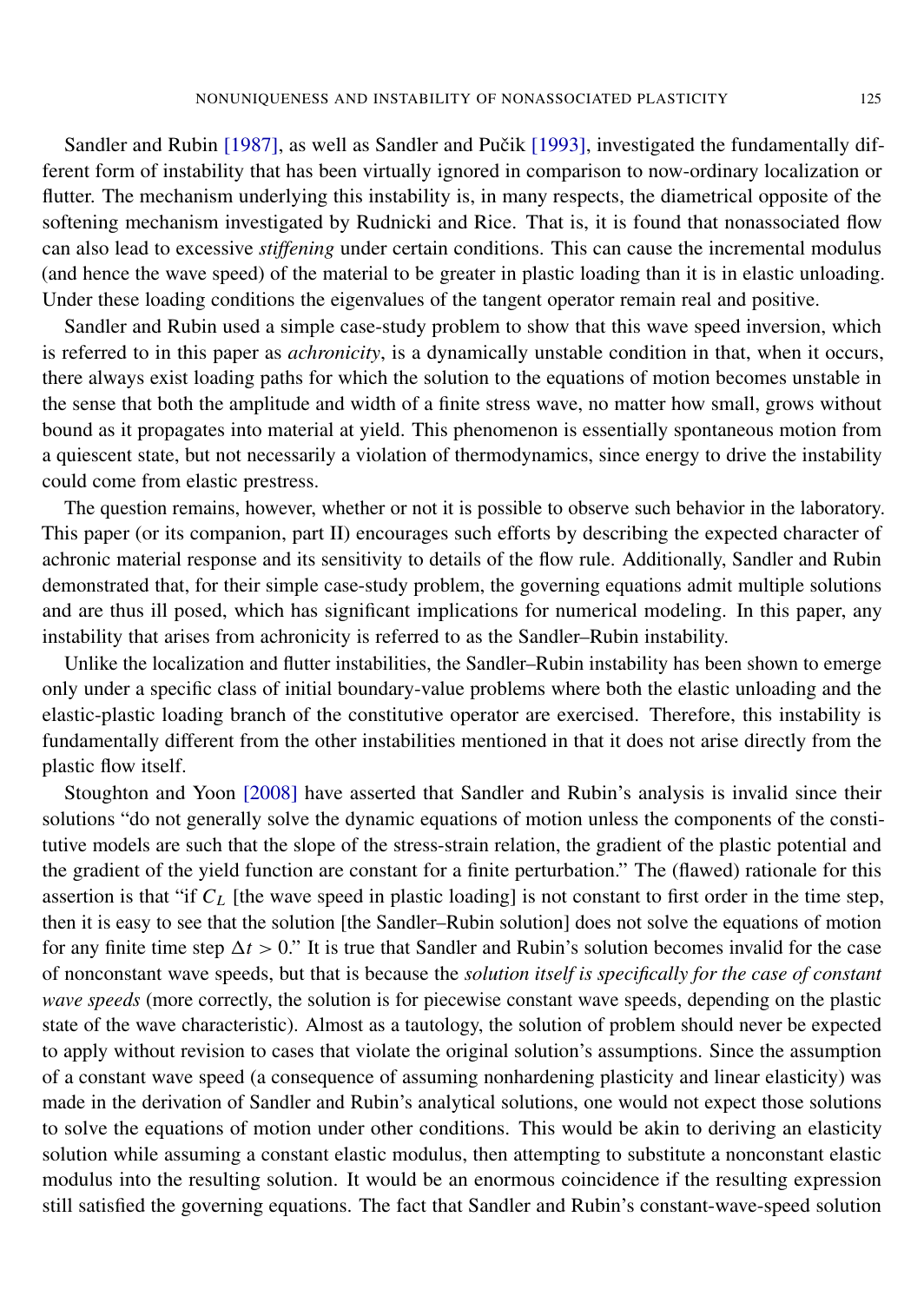does not solve the equations of motion for nonconstant wave speeds does not rule out the possibility of a similar instability and nonuniqueness in the nonlinear case (which has no analytical solution, to our knowledge). The present paper seeks to substantiate this point through a counterexample by solving a problem similar to the one solved by Sandler and Rubin, but with the addition of nonlinear hardening, which results in nonconstant plastic wave speeds but does not eliminate the instability or its associated nonuniqueness.

To our knowledge, only two studies have attempted to investigate the existence of this instability experimentally. In the first of these, [Lade et al.](#page-26-2) [1987] performed a set of quasistatic triaxial compression tests using sand to investigate any possible instabilities arising from a violation of Drucker's postulate. The study found that no instabilities were observed even for loading directions which produce a negative inner product of the stress rate and plastic strain rate tensors. However, instability was defined in that work as "gross collapse". The Sandler–Rubin instability discussed in this paper is actually the result of a stiffening of the material, which (if real) might manifest as unstable waves that grow so slowly in amplitude that they can be quenched from boundary release waves before inducing "gross collapse". Thus, Lade's observations neither confirm nor rule out a Sandler–Rubin instability.

More recently, [Brannon et al.](#page-25-11) [2009] conducted an extensive suite of quasistatic triaxial compression measurements within the loading regime where Sandler and Rubin's analysis would predict instability. As with Lade's study, no evidence of instability was observed, but the data were not extensive enough to firmly rule out a Sandler–Rubin instability either. Whether or not the Sandler–Rubin instability is actually a nonphysical mathematical anomaly remains unclear, as it has eluded direct laboratory efforts to date.

At least within classical plasticity formulations that neglect elastic-plastic coupling and other sources of so-called phantom nonassociativity [\[Brannon 2007\]](#page-25-8), it can be proved mathematically that having a plastic flow direction different from the direction of the yield surface normal implies existence of loading modes for which achronicity occurs [Sandler and Pučik 1993; [Brannon and Drugan 1993\]](#page-25-10), even for infinitesimal strain increments. This includes any nonassociated material obeying the Prandtl–Reuss flow rule, which is the basis for the "radial return" algorithms employed in many of the material models used in numerical simulations (primarily because it is very easy to implement). Accordingly, one would expect achronicity to be very common in numerical simulations. Yet, nonassociated flow rules have been used in numerical calculations for more than three decades, and in most cases it is difficult to identify any obvious ill effects in the numerical results. A number of factors may account for achronic instability being subtle enough to miss despite being present in a simulation:

- (1) Achronic instabilities are fairly weak, with growth rates that are typically only linear with time. Unlike exponential runaways, for example, they don't usually call attention to themselves by crashing a code through excessive deformation leading to "gross collapse".
- (2) At least in our case-study simulations, achronic instabilities don't leave easily recognized signatures, such as the shear bands one typically gets with strain localization instabilities. The residual effects are much more spread out, and easily masked in complex problems.
- (3) Achronic instabilities always entail characteristic deformation modes, most of which are threedimensional, and hence are artificially disallowed in two-dimensional calculations. This situation is analogous to a 1-D bar compression simulation being incapable of manifesting a buckling instability.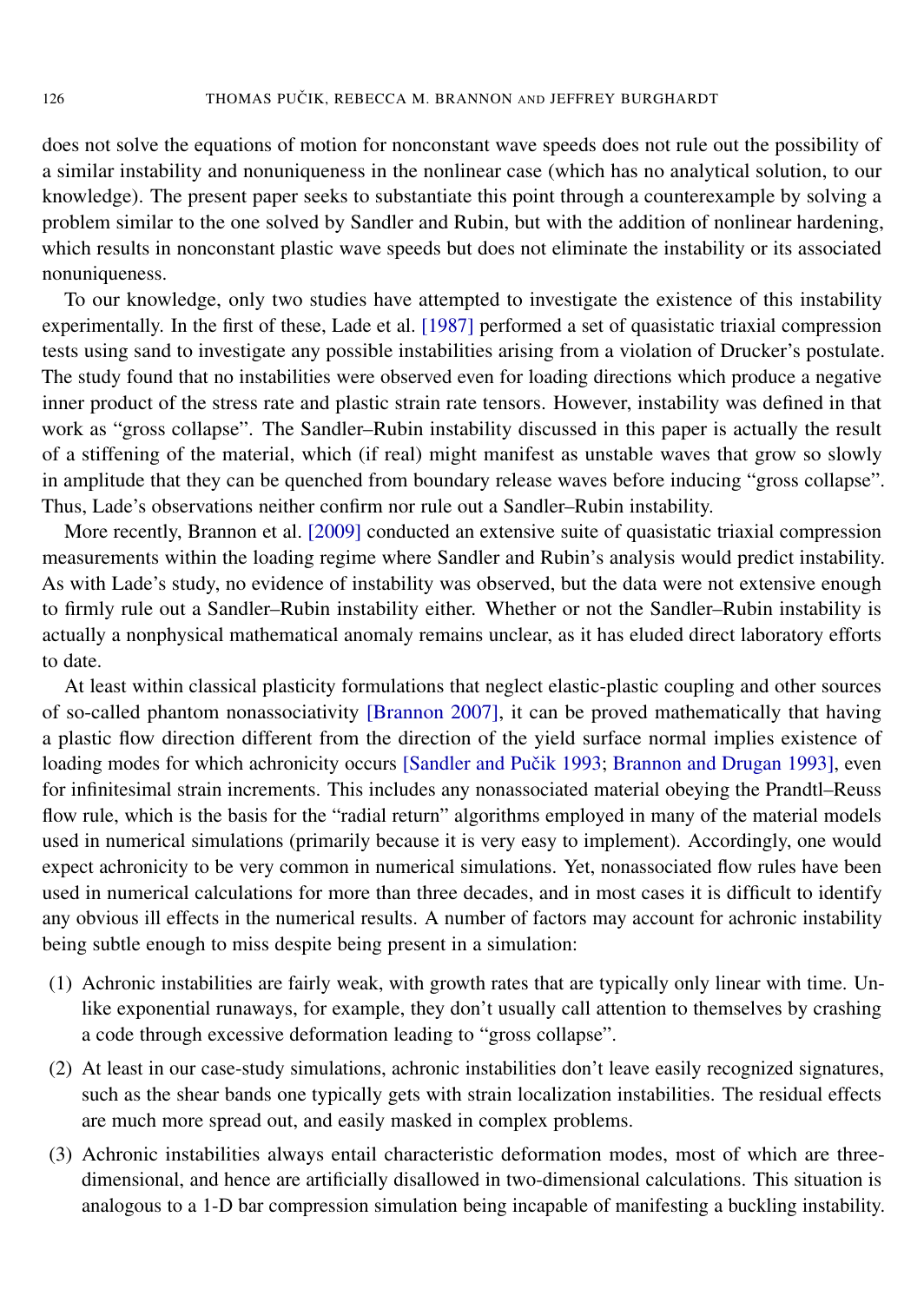<span id="page-5-0"></span>

Figure 1. Geometry, loading, and coordinate system in the example problem.

(4) Nonuniqueness is very difficult to detect in numerical calculations. Even if many solutions are possible, a digital computer will always give one and only one answer. When nonuniqueness is associated with instability, nonconvergence and other forms of mesh sensitivity are typical symptoms of ill-posedness of governing equations.

Moreover, achronic instabilities weren't even known to exist until fairly recently. Most analysts have been (and still are) unfamiliar with their features, and may not be aware of what to look for, thus motivating this work. The purpose of part I of this paper is to illustrate some of these features by means of an example problem. Part II of this paper discusses possible ways that the instability may be influenced or eliminated altogether. The example problem is designed to be simple enough so that the effects of instability and nonuniqueness can easily be isolated, highlighted, and independently confirmed by any researcher with access to simple nonassociated plasticity codes (provided that the software allows a nonzero initial stress).

#### 2. Problem description

<span id="page-5-1"></span>In this section we present an example problem that exhibits achronicity. This problem is designed to be the simplest possible that exhibits achronicity. The primary reason for choosing such a simple problem is to allow an analytical solution to be derived. Examining achronicity via an analytical solution allows the nature of the instability and nonuniqueness to be made clear. Based solely on the simple example problem presented here it cannot be ruled out that the instability or nonuniqueness might be eliminated under a more complex model, but there is no reason to believe that the example presented here represents a special case. More complex models will be explored in part II. Despite its simplicity, the problem presented here is physically plausible and uses a model that is a member of a widely used class of traditional plasticity models. The parameters used in the problem are within typical ranges for geologic materials.

The example is a one-dimensional problem of an elastic/plastic half-space that is initially quiescent, but in a uniform state of prestress placing it in an achronic condition, which is subsequently perturbed by an axial stress pulse applied at the surface. The geometry, loading, and coordinate system are illustrated in [Figure 1.](#page-5-0) The material properties and initial stress state, denoted by  $\sigma_{ij}^*$ , are chosen so that achronicity is satisfied with respect to longitudinal wave propagation in the *x*-direction.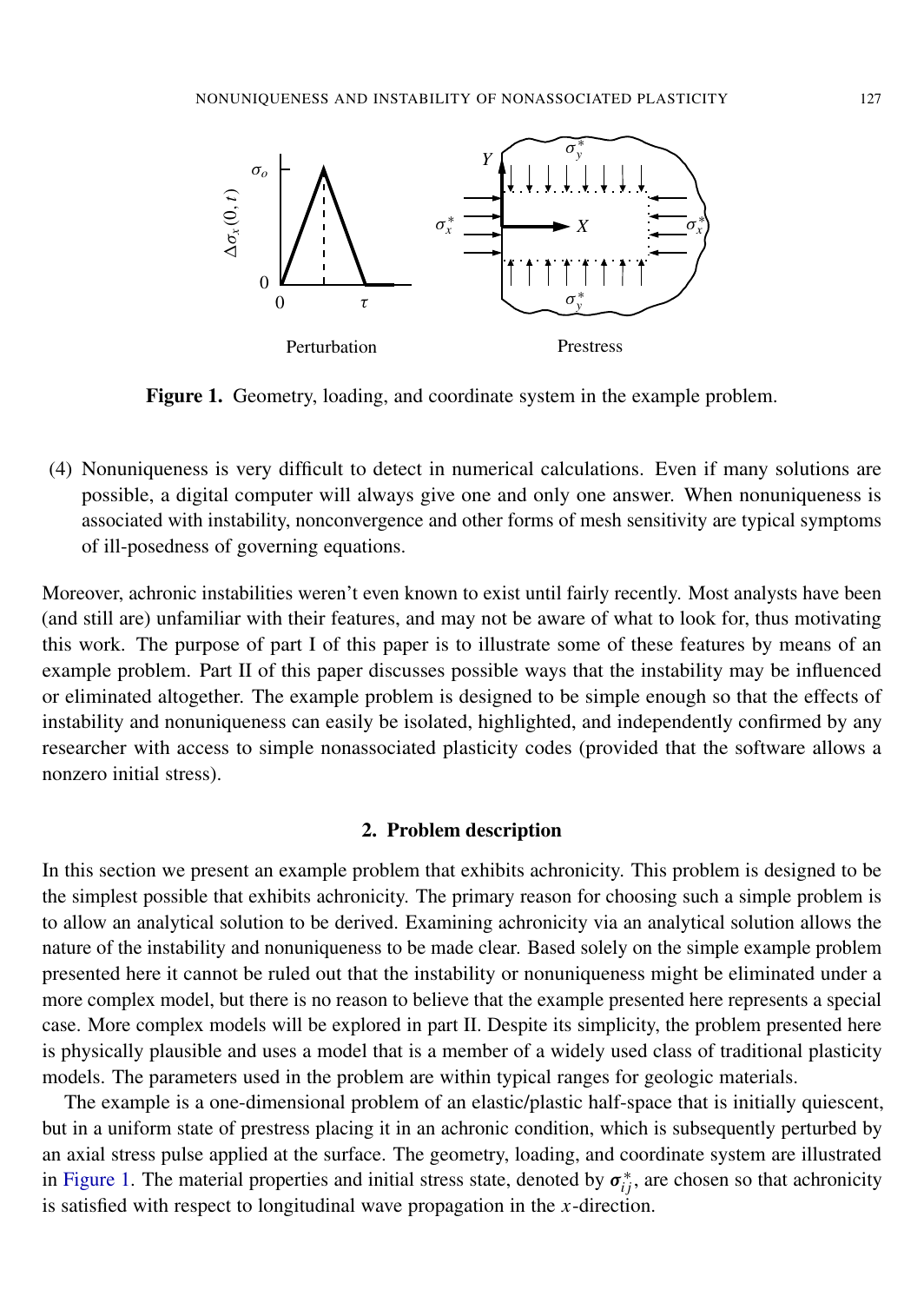The applied axial stress perturbation  $\Delta \sigma_x(0, t)$  at the surface is a triangular pulse designed to produce plastic loading followed by elastic unloading.<sup>[1](#page-6-0)</sup> Because the material is in an achronic state, the loading ramp travels faster than the unloading ramp as the pulse propagates to the right. This causes the two ramps to separate, which has two important consequences. First, the pulse width increases with time. Second, the region between the two ramps, which initially consists of just a single point (the apex of the triangle), opens up into a finite region. The solution in this region is indeterminate in that it is not dictated by either the initial or the boundary conditions, as is normally the case in well-posed initial/boundary value problems for hyperbolic equations. As a result, the solution in this region is unstable and nonunique.

In the following discussion, the example problem is analyzed both analytically and numerically. First, an analytical solution similar to Sandler and Rubin's is derived assuming perfect plasticity, which results in a constant plastic wave speed. For this case, it is shown that it is possible to derive a two-parameter family of nonunique solutions to this problem. These solutions are also shown to be unstable in that both the width and the amplitude of the pulse increase linearly with time. The constant-plastic-wave speed problem is then analyzed numerically using the finite-element method, and the results are shown to be consistent with the analytical solutions in the sense that the numerical solutions appear to belong to the infinite set of nonunique analytical solutions.

The problem is also solved numerically using a nonlinear hardening law, which results in a nonconstant plastic wave speed. For both the constant and nonconstant wave speed case, it is shown that the numerical solution does not converge as the mesh is refined, but that the numerical solution becomes more noticeably unstable with mesh refinement. Specifically, the instability magnitude grows even as the time step is reduced to values much lower than that required for ordinary Courant time integrator stability. This lack of convergence with mesh refinement is, we believe, the result of the ill-posedness of the underlying equations of motion. The link between ill-posed governing equations and nonconvergence of numerical solutions has been likewise well established for other—*but unrelated* — sources of ill-posedness such as localization (cf. [\[de Borst et al. 1993\]](#page-25-12)).

We begin the discussion of the Sandler–Rubin case study by first completing the problem definition, and demonstrating that achronicity does indeed exist for the specified material properties and initial state.

2.1. *Material properties.* Except as discussed below, the material properties are based on representative values for limestone rock. The elastic properties are taken as

> $\rho = 2500 \,\mathrm{kg/m^3}$ ,  $E = 30$  GPa  $\nu = 0.25$ .

where  $\rho$  is the mass density, *E* is Young's modulus, and  $\nu$  is Poisson's ratio. For the *analytical* solution, only ideal linearized plasticity is assumed. [Section 5](#page-18-0) shows that *numerical* solutions, including both linear and nonlinear hardening, likewise exhibit the same general characteristics as the analytical solution

<span id="page-6-0"></span> $<sup>1</sup>$ The first leg of this axial stress pulse is tensile in the sense that it causes a reduction in the compressive stresses relative to</sup> their prestress values. Even though the first leg of this pulse reduces the stresses (in absolute value), it is referred to as "loading" because it induces plastic flow. The second leg, which increases the stress magnitude, is termed an unloading leg because it corresponds to elastic deformation driving the final stress state to a point inside the yield surface.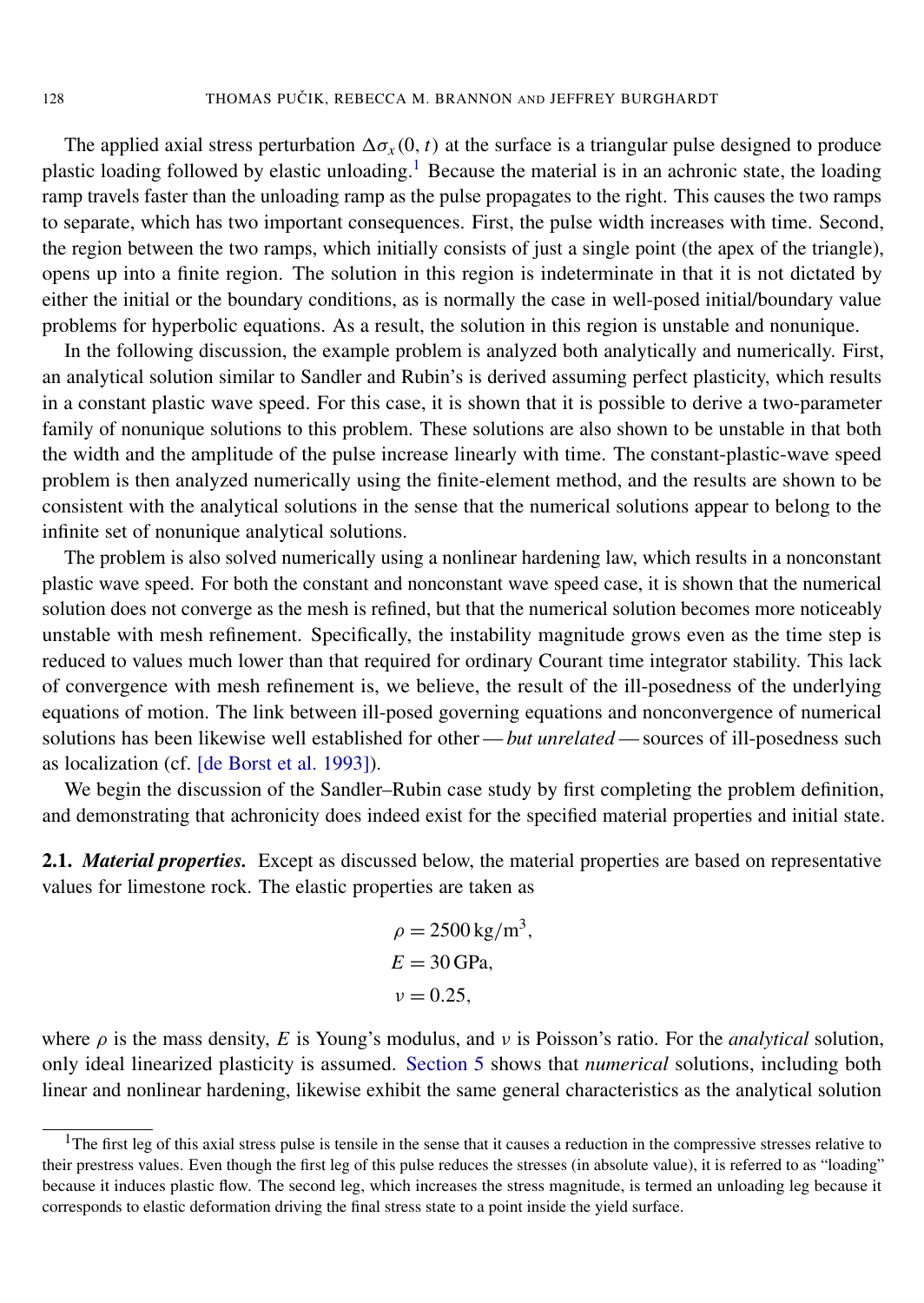(namely, instability and nonconvergence, which is symptomatic of nonuniqueness/ill-posedness of the governing equations in the presence of achronicity).

To construct the simplest possible case study exhibiting achronistic instability, the yield surface is taken to be of Drucker–Prager form,

<span id="page-7-1"></span>
$$
f(\sigma) = \sqrt{J_2} + \alpha I_1 - k = 0,\tag{1}
$$

where  $I_1 = \text{Tr}(\sigma)$  is the first invariant of the stress tensor, and  $J_2 = \frac{1}{2}$  $\frac{1}{2}$ **S** : **S** is the second invariant of the deviatoric stress tensor *S*. Stresses are taken to be positive in tension, so the preconfinement stresses (defined below) will be negative. The values for the constant material parameters,  $\alpha$  and  $k$ , are in a typical range for limestone:

$$
\alpha = 0.315,
$$
  

$$
k = 5.066 \text{ MPa}.
$$

These values correspond to a friction angle of  $40^\circ$  and a cohesion of  $4.5 \text{ MPa}$ .<sup>[2](#page-7-0)</sup>

The flow rule, typical of what is adopted in engineering applications of phenomenological rock plasticity, is

$$
\dot{\epsilon}^p = \dot{\lambda}\widehat{M},\tag{2}
$$

where  $\dot{\lambda}$  is the magnitude of the plastic strain rate tensor, and  $\hat{M}$  is a second-order unit tensor in the direction of the gradient of the plastic potential function

$$
g(\sigma) = \sqrt{J_2} + \alpha_p I_1. \tag{3}
$$

If  $\alpha_p$  is chosen to be equal to  $\alpha$ , then the flow rule is said to be associated. The solutions hereafter presented are for the case when  $\alpha_p = 0$ , which corresponds to the Prandtl–Reuss flow rule.

2.2. *Initial and boundary conditions.* The region is initially quiescent but in a uniform state of prestress,  $\sigma^*$ , which is a state of conventional triaxial compression in the *x*-direction. The values for the initial state are taken as

<span id="page-7-2"></span>
$$
\sigma_x^* = -100.00 \text{ MPa},\tag{4}
$$

$$
\sigma_y^* = \sigma_z^* = -17.55 \text{ MPa},\tag{5}
$$

and zero shear stress. Noting that these values are both negative, this initial stress is in a state of compression. For the assumed values of  $\alpha$  and k, this state is on the yield surface defined by [\(1\).](#page-7-1)

$$
\alpha = \frac{2\sin\phi}{\sqrt{3}(3-\sin\phi)} \quad \text{and} \quad k = \frac{6c\cos\phi}{\sqrt{3}(3-\sin\phi)}.
$$

<span id="page-7-0"></span><sup>&</sup>lt;sup>2</sup>The friction angle,  $\phi$ , and cohesion, *c*, are related to the constants  $\alpha$  and *k*. However, there is more than one definition that may be used. The one assumed in this discussion is based on a conventional triaxial compression loading condition, which results in the following expressions: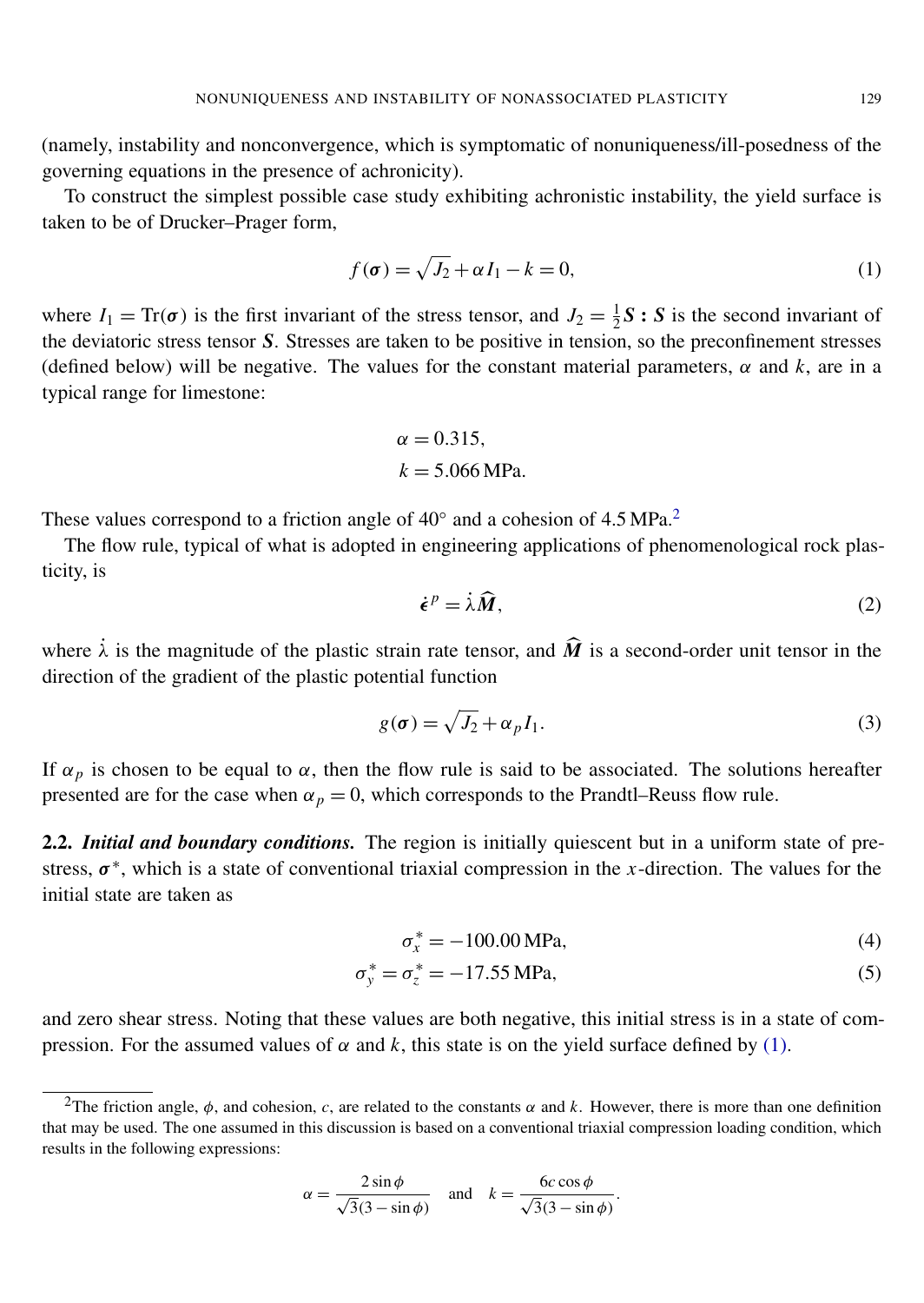<span id="page-8-0"></span>

**Figure 2.** Illustration of the initial state with the yield surface, defined by  $f(\sigma) = 0$ , and plastic flow potential isosurface  $g(\sigma)$  shown in the meridional profile defined by and plastic now potential isosurface  $g(\sigma)$  shown in the meridional profile defined by<br>Lode stress invariants ( $\sigma_r = ||S||$  and  $\sigma_z = -\text{Tr}(\sigma)/\sqrt{3}$ , which are similar to the *q* and *p* invariants commonly used in geomechanics, but scaled to make this plot isomorphic to stress space).  $\hat{M}$  is the direction of the plastic strain rate, which is normal to the plastic flow potential isosurface. The vector labeled  $\dot{\sigma}^{\text{trial}}$  is defined to be the elastic stiffness acting on the total strain rate, which is the stress rate that would result if the material response were elastic under the same total strain rate. The vector labeled  $\dot{\sigma}$  is the actual stress rate, which remains on the yield surface.

<span id="page-8-2"></span>The axial stress perturbation (applied at the surface of the half-space) is a triangular pulse characterized by a peak axial stress  $\sigma$ <sub>o</sub> and a pulse duration  $\tau$ , as illustrated in [Figure 1.](#page-5-0) The values for these quantities are taken as

$$
\sigma_o = 10 \text{ MPa} \tag{6}
$$

<span id="page-8-3"></span>and

$$
\tau = 2 \,\text{ms.} \tag{7}
$$

Since  $\sigma$ <sub>o</sub> is positive, this perturbation is actually tensile (i.e., it slightly reduces the initial precompression). Accordingly, the motion at the surface is initially outward (to the left) followed by a restoring motion that is inward (to the right).

2.3. *Loading in stress space.* The initial state and the elastic perturbation are illustrated in [Figure 2,](#page-8-0) as viewed in the meridional (constant Lode angle) plane of the isomorphic stress invariants. The principal stresses  $\sigma_1$ ,  $\sigma_2$ , and  $\sigma_3$  correspond to the actual stresses  $\sigma_{xx}$ ,  $\sigma_{yy}$ , and  $\sigma_{zz}$ , respectively.

The trial elastic stress rate  $\dot{\sigma}^{\text{trial}}$  is defined to be the elastic stiffness acting on the total strain rate tensor.<sup>[3](#page-8-1)</sup> For a stress state at yield, a loading increment is plastic if and only if the trial elastic stress rate

<span id="page-8-1"></span> $3$ The trial elastic stress rate is not generally equivalent to the so-called "test" elastic stress rate that corresponds to a purely elastic solution consistent with boundary conditions. As pointed out by [Brannon](#page-25-8) [2007], the two are equivalent only under conditions of prescribed strain (as is the case in constitutive models called by finite element codes, where traction boundary conditions are enforced as explicit contributions to the boundary integral of the weak form of the equations of motion, not as stress constraints in the constitutive model).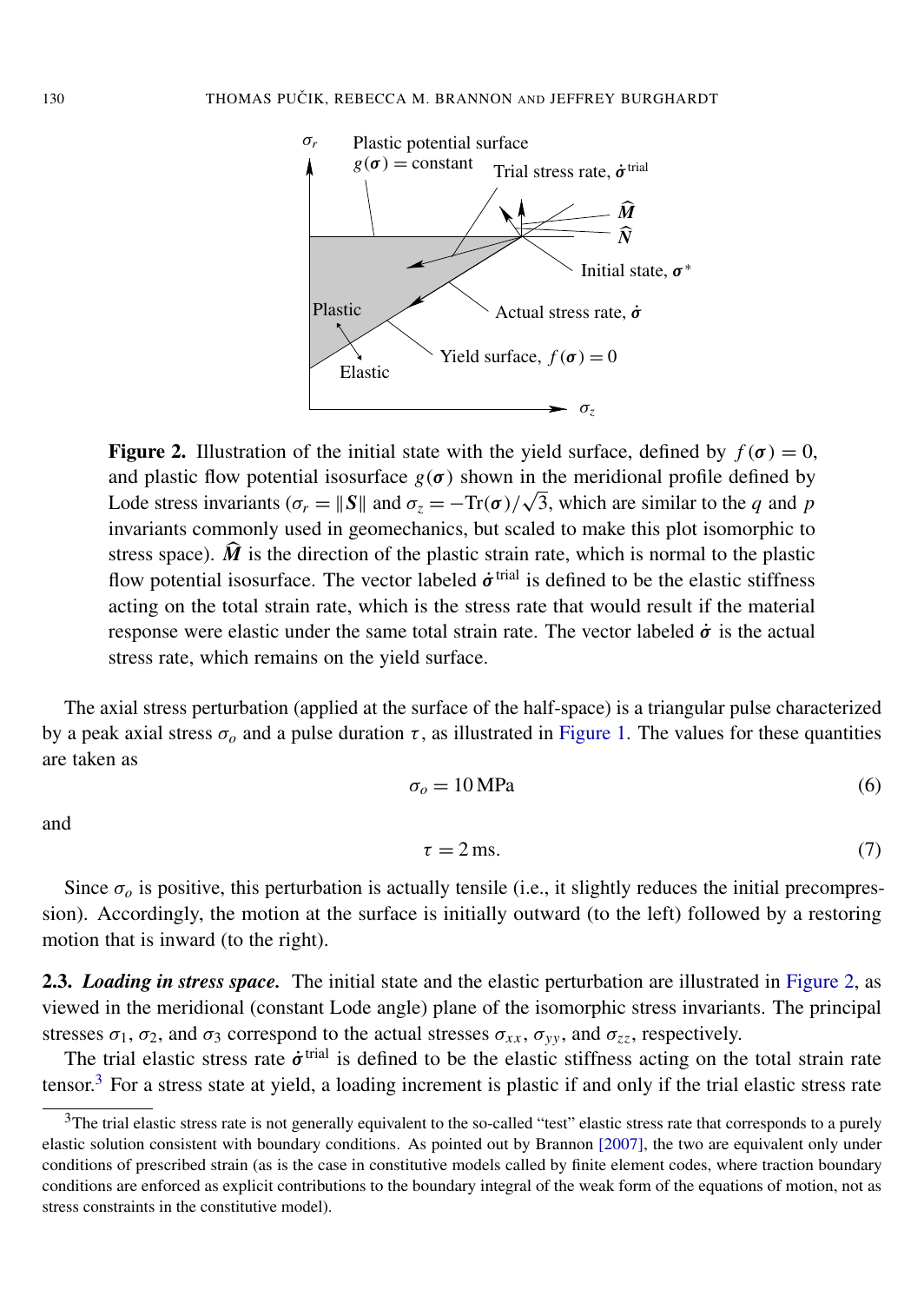has a positive inner product with the normal to the yield surface. [Figure 2](#page-8-0) shows that plastic loading (for a nonassociative model like this one) does not require the trial elastic stress rate to have a positive inner product with the flow direction. In particular, our case study is specifically designed to be a uniaxialstrain wave-propagation problem for which the axial stress rate at the boundary generates a *trial* stress rate pointing into the shaded wedge in [Figure 2,](#page-8-0) which is above the yield surface (hence plastic) but below the flow surface. The direction of trial elastic stress rate, cast as a vector in principal stress space, is determined from the fact that the deformation mode associated with the perturbation is a uniaxial strain increment in the *x*-direction, which implies the following relationship between the lateral and axial elastic increments:

$$
\dot{\sigma}_2^{\text{trial}} = \dot{\sigma}_3^{\text{trial}} = \frac{\nu}{1-\nu} \dot{\sigma}_1^{\text{trial}},\tag{8}
$$

where v is Poisson's ratio. This determines the direction of  $\dot{\sigma}^{\text{trial}}$  to within a sign. The sign is determined by demanding that  $\dot{\sigma}^{\text{trial}}$  be directed outward from the yield surface, so that the response is plastic rather than elastic. As seen in [Figure 2,](#page-8-0) this requires  $\dot{\sigma}_1^{\text{trial}}$  to be positive, which corresponds to a tensile axial stress increment. The magnitude of  $\dot{\sigma}^{\text{trial}}$  is set by requiring the axial stress perturbation  $\dot{\sigma}^{\text{trial}}_1$  to equal 10 MPa (as selected in [\(6\)\)](#page-8-2).

By design, and as can be seen in [Figure 2,](#page-8-0) the trial elastic stress perturbation falls within the shaded, wedge-shaped region above the yield surface but below the plastic potential surface. This type of loading causes work done on the material in a closed strain cycle to be negative — i.e., the material does net posi-tive work on its surroundings [\[Sandler and Rubin 1987;](#page-26-9) Sandler and Pučik 1993]. As might be expected, there is a close relationship between negative work and achronicity. Unfortunately, this relationship is difficult to demonstrate in general due to the complexity of the deformation modes typically needed to induce it. These loading paths are generally difficult to attain in the laboratory as well [\[Brannon et al.](#page-25-11) [2009\]](#page-25-11), and always involve nonproportional loading. However, for the special case of longitudinal wave propagation considered in the example problem, it can easily be seen. Because the deformation mode in this case is uniaxial strain in both loading and unloading, it is easily shown that the work  $\Delta W$  done in a closed strain cycle  $\pm \epsilon_1$  is given by

$$
\Delta W = -\frac{1}{2}(M_L - M_U)(\Delta \epsilon_1)^2,\tag{9}
$$

where  $M_L$  and  $M_U$  are the constrained moduli<sup>[4](#page-9-0)</sup> in loading and unloading, respectively. Accordingly, it follows that  $\Delta W < 0$  if and only if  $M_L > M_U$ . In other words, negative net work in this closed strain cycle will occur if the modulus (and hence the wave speed) in loading is greater than that in unloading. The values of the moduli and wave speeds are derived in the next section, and it is shown that this condition is, in fact, satisfied for the example problem.

From [Figure 2,](#page-8-0) it is also apparent that, for the type of loading considered in this problem, plastic loading (i.e., a trial stress rate pointing above the yield surface) actually corresponds to physical unloading (i.e., a reduction in the magnitude of stress). The elastic unloading phase (which has a trial stress rate pointing below the yield surface) actually corresponds to physical loading (i.e., an increase in the magnitude of stress). In this paper (unless otherwise indicated), "loading" and "unloading" always refer to plastic loading and elastic unloading relative to the yield surface. As previously indicated, plastic loading for this case study occurs during a stress-releasing increment.

<span id="page-9-0"></span><sup>&</sup>lt;sup>4</sup>i.e., slopes of the axial stress-strain plot in uniaxial strain conditions.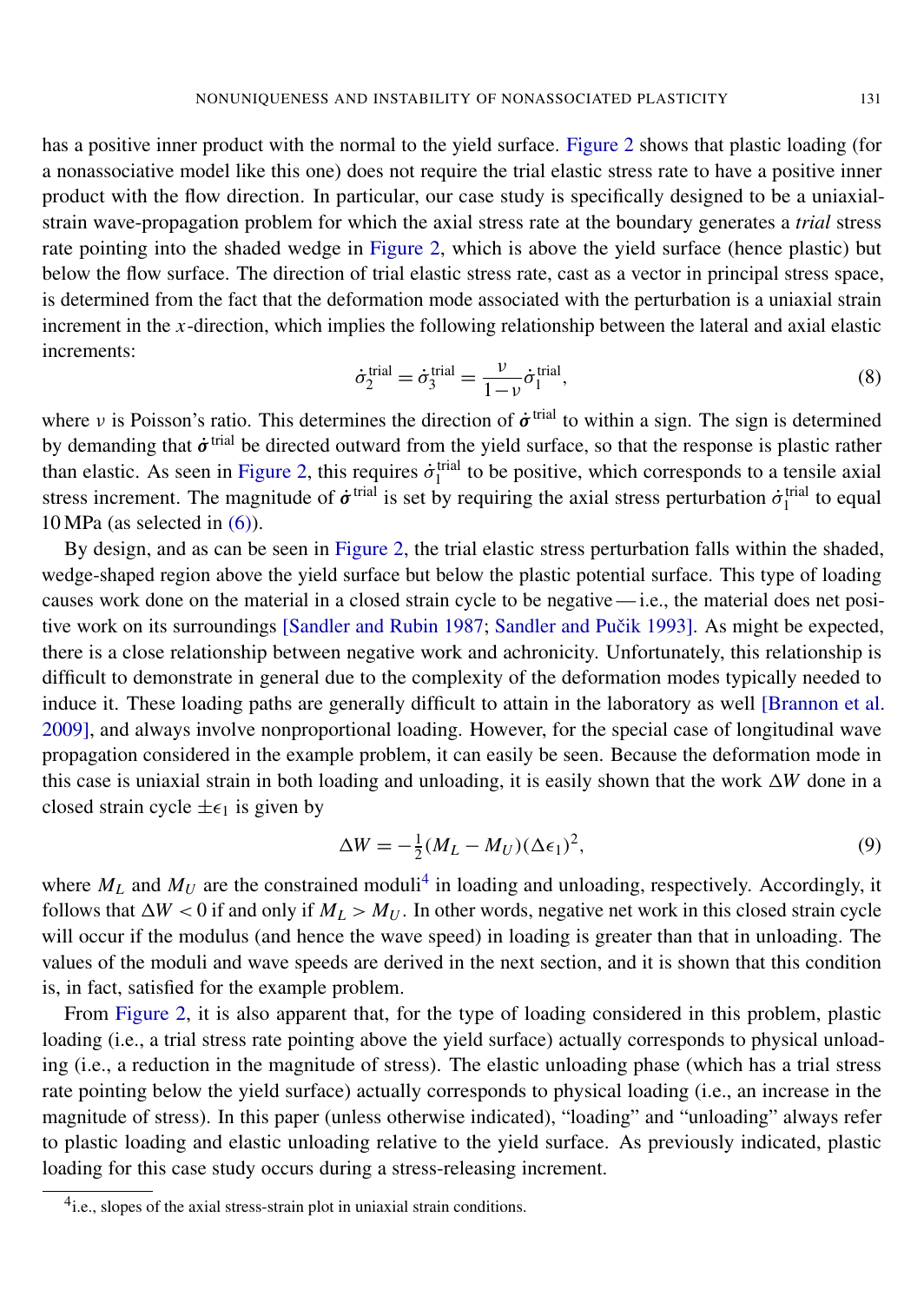#### 3. Proof of achronicity

This section demonstrates that the case study's initial state and specified boundary loading conditions induce an achronistic condition (where plastic stiffness exceeds elastic stiffness). The loading and unloading wave speeds, *c<sup>L</sup>* and *c<sup>U</sup>* , are given by

<span id="page-10-2"></span>
$$
c_L = \sqrt{M_L/\rho},\tag{10}
$$

<span id="page-10-4"></span><span id="page-10-3"></span>
$$
c_U = \sqrt{M_U/\rho},\tag{11}
$$

where  $M_L$  and  $M_U$  are the constrained moduli in loading and unloading and  $\rho$  is the mass density. For the unloading (elastic) case, the constrained modulus is given by the well-known expression

$$
M_U = \frac{E(1 - \nu)}{(1 + \nu)(1 - 2\nu)},
$$
\n(12)

where  $E$  is Young's modulus and  $\nu$  is Poisson's ratio.

To derive an equivalent expression for  $M_L$ , consider a uniaxial strain increment  $de_1$  in the plastic loading (i.e., tensile) direction, with all other incremental strain components being zero. The volume strain increment  $d\epsilon_{ii}$  is then given by  $d\epsilon_{ii} = d\epsilon_{ii}^e + d\epsilon_{ii}^p = d\epsilon_1$ . However, for the Prandtl–Reuss flow rule ( $\alpha_p = 0$ ), the plastic volume strain increment  $d\epsilon_{ii}^{p'}$  is zero. Accordingly, the constitutive relation governing the elastic volume change can be written as

<span id="page-10-1"></span>
$$
d\epsilon_1 = \frac{1 - 2\nu}{E} (d\sigma_1 + 2d\sigma_2),\tag{13}
$$

which has used the fact that  $d\sigma_2 = d\sigma_3$ .

An additional constraint is provided by the fact that, during plastic flow, the stress state remains on the yield surface. As illustrated in [Figure 2,](#page-8-0) this implies a linear relationship between the axial and lateral normal stress increments,  $d\sigma_1$  and  $d\sigma_2$ . Using [\(1\),](#page-7-1) this relationship is given by

<span id="page-10-0"></span>
$$
d\sigma_1 = \frac{1 - \sqrt{3}\alpha}{1 + 2\sqrt{3}\alpha} d\sigma_2, \tag{14}
$$

where we have again exploited the fact that  $d\sigma_2 = d\sigma_3$ . Substituting [\(14\)](#page-10-0) into [\(13\)](#page-10-1) then leads to an incremental relationship of the form

$$
d\sigma_1 = M_L d\epsilon_1,\tag{15}
$$

<span id="page-10-5"></span>where

$$
M_L = \frac{E}{3(1 - 2\nu)} (1 + 2\sqrt{3}\alpha),\tag{16}
$$

which is the desired expression for the loading modulus. Using a finite-element code that supports this simple nonassociated model, single-element uniaxial-strain testing of a closed strain path from the prestressed state will easily confirm both of these formulas for the loading and unloading moduli (as well as negative net work for a closed strain path). Such verification testing is an essential prerequisite before attempting to solve the more complicated wave-propagation problem (cf. [Kamojjala et al. 2015\)](#page-25-13).

The loading and unloading moduli and wave speeds for the example problem with the Prandtl–Reuss flow rule can be computed using [\(10\),](#page-10-2) [\(11\),](#page-10-3) [\(12\)](#page-10-4) and [\(16\),](#page-10-5) together with the previously specified material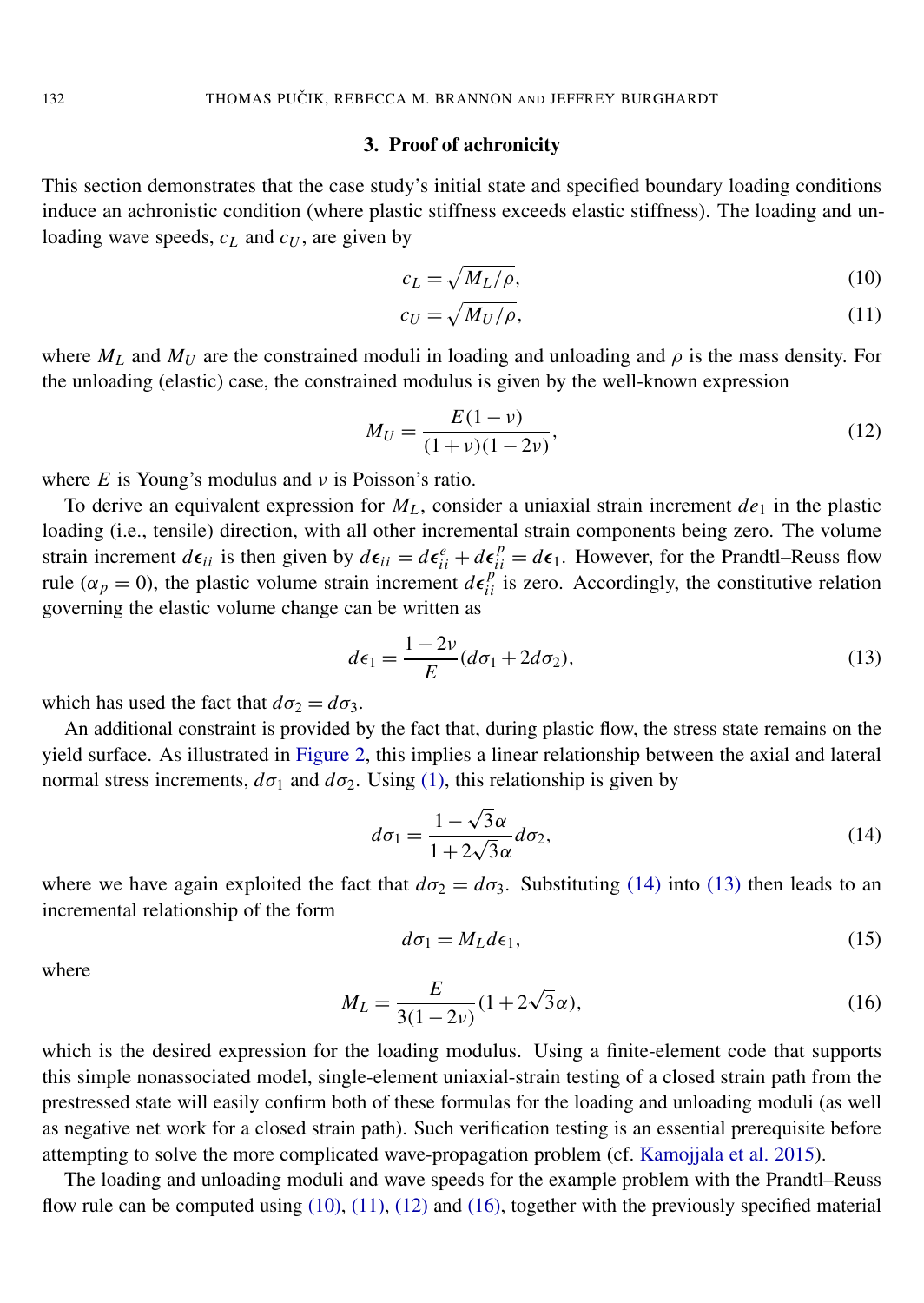properties. The values that are obtained are

$$
M_L = 41.8 \text{ GPa}
$$
,  $c_L = 4.09 \text{ km/s}$ ,  
 $M_U = 36.0 \text{ GPa}$ ,  $c_U = 3.79 \text{ km/s}$ .

As seen, the loading modulus is sixteen percent greater than the unloading modulus, and the loading wave speed is eight percent greater than the unloading wave speed. Although the difference in the wave speeds may seem small, it will be shown in the next section that if there is *any* degree of achronicity at all, no matter how small, it can lead to arbitrarily large instabilities for this case study.

From [\(12\)](#page-10-4) and [\(16\),](#page-10-5) it is seen that  $M_L > M_U$  if and only if

$$
\alpha > \frac{1 - 2\nu}{\sqrt{3}(1 + \nu)}.\tag{17}
$$

For  $v = 0.25$ , this corresponds to  $\phi > 30^\circ$ . Accordingly, for friction angles below this value, achronicity does not occur for longitudinal plane wave propagation with this particular flow rule. It can be shown that achronicity itself does still occur for many other modes of plane wave propagation, but the deformation modes that are involved are much more complex and multidimensional. The main reason for choosing a relatively high friction angle (40 degrees) for the example problem was to allow some of the features of achronicity to be illustrated with a deformation mode that is as simple as possible (uniaxial strain in both loading and unloading).

#### 4. Analytical solutions

<span id="page-11-0"></span>In this section, we show that the example problem can be solved analytically, resulting in infinitely many possible solutions. This is done by first deriving a family of solutions having two independent free parameters. The nonunique and unstable nature of these solutions is then illustrated by considering some example solutions chosen from this family.

One of the consequences of nonuniqueness is that there are many possible *families* of solutions having different functional forms. In the following discussion, we focus on only one such family, with a specific assumed functional form. Accordingly, the example solutions that are presented are not necessarily representative of all possible solutions, but merely sufficient to demonstrate nonuniqueness. However, as will later be seen, the features of these solutions are very similar to those of the numerical verification simulations in [Section 5.](#page-18-0)

4.1. *Derivation.* The approach is similar to the one employed by [Sandler and Rubin](#page-26-9) [1987]. We begin by first dividing the  $(x, t)$  plane into six regions, as illustrated in [Figure 3.](#page-12-0) The boundaries of these regions are characteristics, along which the stress is constant in time. With perfect plasticity or linear hardening, all of the characteristics form straight lines in the  $(x, t)$  plane whose slope is equal to the wave speed. With nonlinear hardening the characteristics for plastic loading are no longer straight lines since the wave speed is no longer constant. The case of nonconstant plastic wave speed will be discussed in [Section 5.](#page-18-0)

In each region, the material is assumed to be undergoing either plastic loading or elastic unloading, as indicated in the figure. (Note that region 1, which is the quiescent region ahead of the pulse, could be taken as either loading or unloading; for definiteness, we label it to be loading.)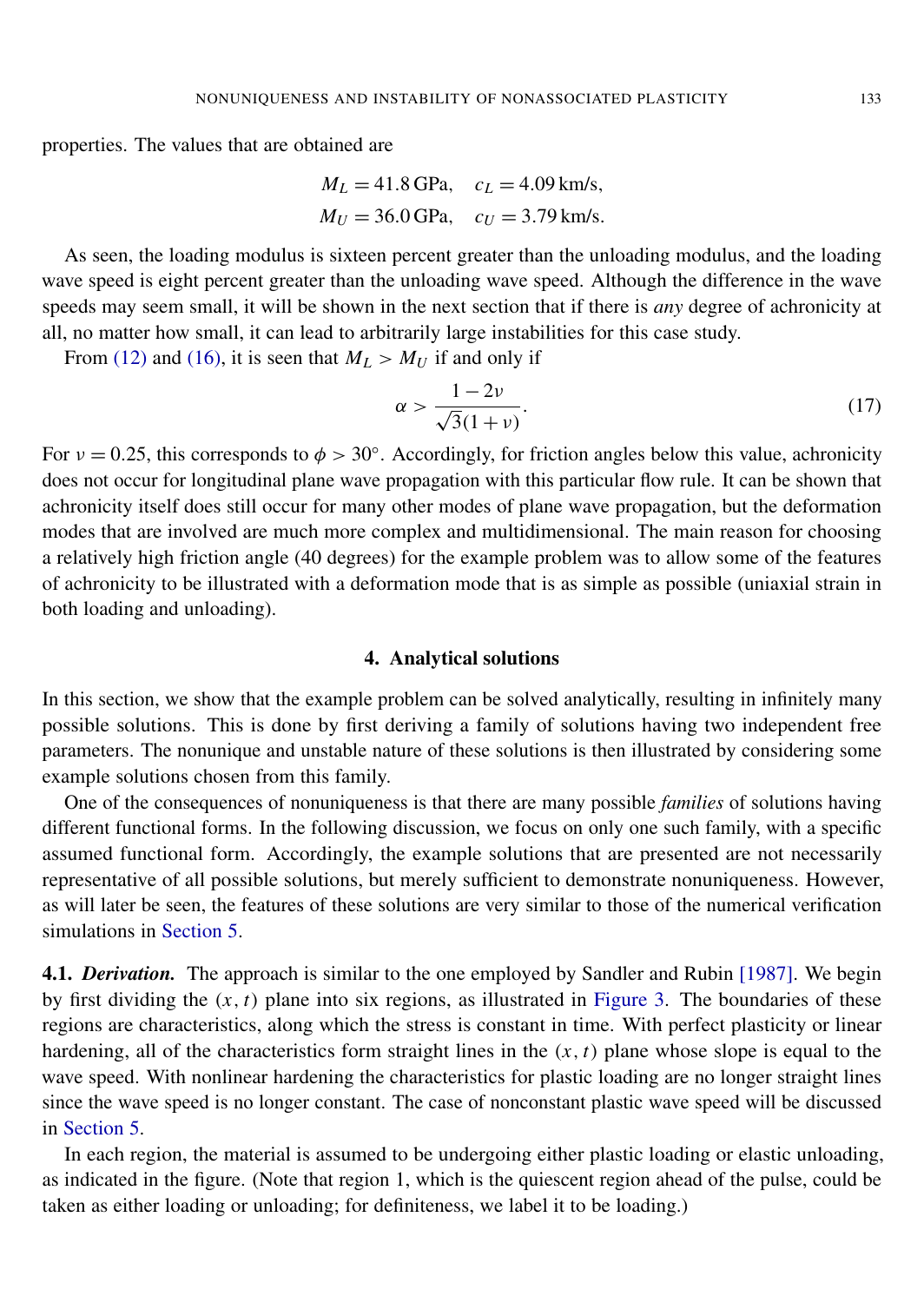<span id="page-12-0"></span>

**Figure 3.** Regions in the  $(x, t)$  plane employed in constructing an analytical solution. The difference between the loading and unloading wave speeds is exaggerated for clarity. The shaded region is where the solution is nonunique.

Within each region, *i*, the equations of motion in the *x*-direction can then be expressed as

<span id="page-12-2"></span><span id="page-12-1"></span>
$$
\rho \frac{\partial v}{\partial t} = \frac{\partial \sigma}{\partial x},\tag{18}
$$

<span id="page-12-3"></span>
$$
\frac{\partial \sigma}{\partial t} = \rho c_i^2 \frac{\partial v}{\partial x},\tag{19}
$$

$$
c_i = \begin{cases} c_L & \text{if } i = 1, 2, 3, \\ c_U & \text{if } i = 4, 5, 6, \end{cases}
$$
 (20)

where  $\sigma(x, t)$  and  $v(x, t)$  represent the changes in axial stress and velocity in the *x*-direction due to the perturbation, and are defined by

$$
\sigma(x,t) = \sigma_{xx}(x,t) - \sigma_x^*,
$$
\n(21)

$$
v(x,t) = v_x(x,t). \tag{22}
$$

As illustrated in the figure, region 2 represents the portion of the  $(x, t)$  plane swept out by the loading ramp propagating at the loading wave speed, *c<sup>L</sup>* . Similarly, region 5 represents the portion swept out by the unloading ramp propagating at the unloading wave speed,  $c_U$ . Because  $c_L > c_U$ , the loading ramp travels faster than the unloading ramp, which causes the two ramps to separate. As noted earlier, this has two important consequences. The first is that the pulse width increases linearly with time. (The reason for this is readily apparent from the figure.) The second is that the region between these two ramps, which initially consists of a single point, opens up into a finite region (the region indicated by the shaded area). The solution in this region is indeterminate in that it is not dictated by either the initial conditions or the boundary conditions, as is normally the case for well-posed initial/boundary value problems for hyperbolic equations. As a result, it is unstable and nonunique. Another useful way of thinking about the origin of the nonuniqueness in this region is that there is no characteristic information in this region, making the wave speed indeterminate. A nearly identical phenomenon is well known to occur for other hyperbolic equations such as a rarefaction Riemann problem with the inviscid Burger's equation. In that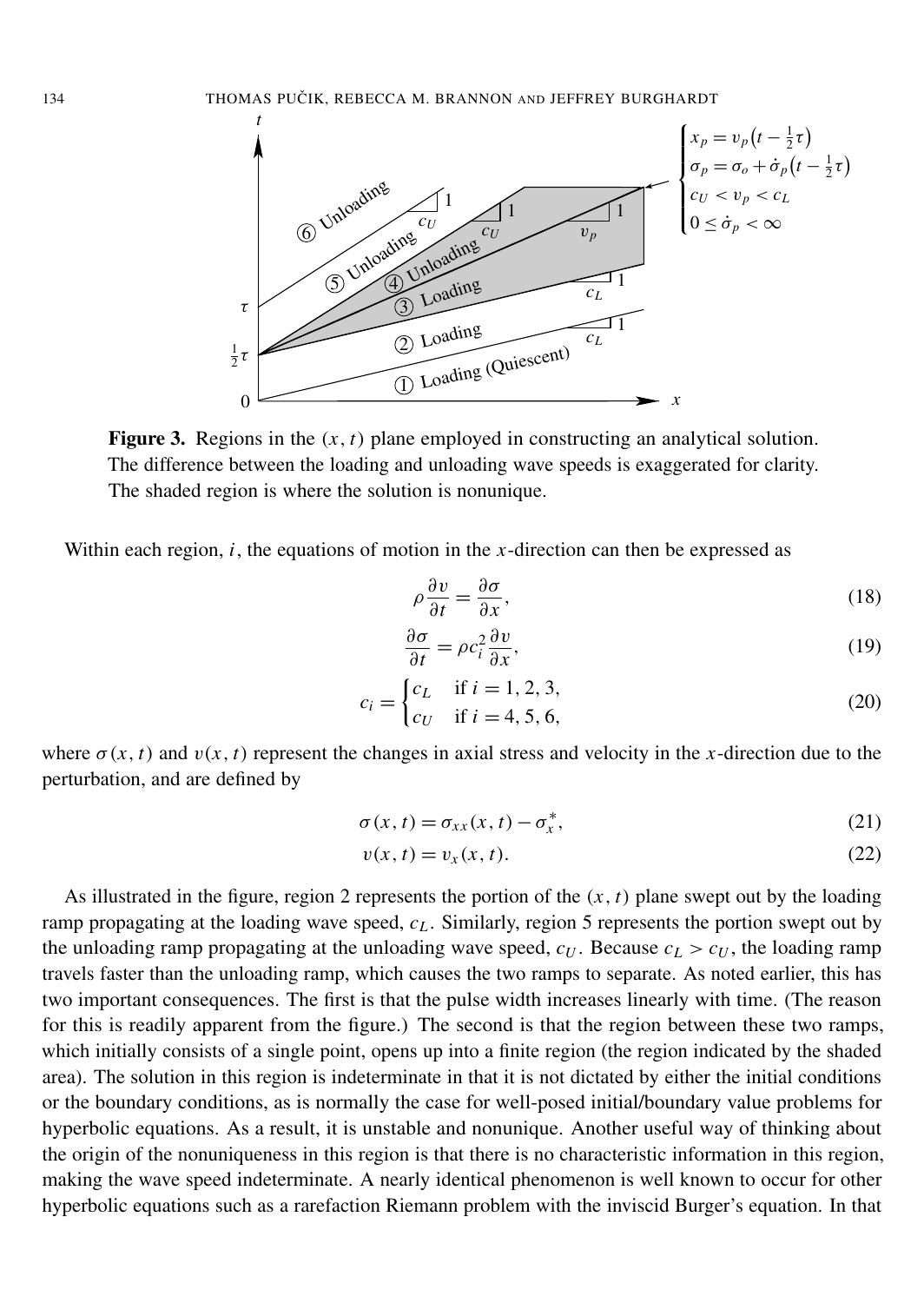case and ours, there are multiple ways to construct characteristics for the region in question, resulting in multiple solutions. For details, see [\[LeVeque 1992,](#page-26-12) p. 28] and [\[Thomas 1999,](#page-26-13) p. 82].

Here we demonstrate one method of filling in the missing characteristic information in the shaded region of [Figure 3.](#page-12-0) To do this we have divided the separated (shaded) region into two regions shown in the figure. In region 3, the material is assumed to undergo continued loading, while in region 4 it is assumed to be unloading. Accordingly, the boundary between the two regions represents the path followed by the peak axial stress perturbation in the  $(x, t)$  plane. The position and value of the peak axial stress perturbation are assumed to be given by

$$
x_p(t) = v_p\left(t - \frac{1}{2}\tau\right),\tag{23}
$$

$$
\sigma_p(t) = \sigma_o + \dot{\sigma}_p \left( t - \frac{1}{2} \tau \right),\tag{24}
$$

where  $t \geq \frac{1}{2}$  $\frac{1}{2}\tau$ , and where  $v_p$  and  $\sigma_p$  represent the propagation velocity and time rate of change of the peak axial stress perturbation, respectively. The latter two quantities are both assumed to be constant, and are treated as free parameters, subject only to the following restrictions:

$$
c_U < v_p < c_L,\tag{25}
$$

<span id="page-13-1"></span><span id="page-13-0"></span>
$$
0 \le \dot{\sigma}_p < \infty. \tag{26}
$$

Note that the first inequality implies that the dashed line must lie somewhere inside the shaded region, but the precise location within this region is arbitrary. The second inequality ensures that the axial stress perturbation along this line,  $\sigma_p$ , does not decrease with time; however, the rate of increase,  $\dot{\sigma}_p$ , may have an arbitrarily large positive value.

The preceding assumptions would normally be considered improper for well-posed initial/boundary value problems. For well-posed problems, the solution is uniquely determined by the field equations, initial conditions, and boundary conditions. Prescribing values for the solution along an arbitrary line in the  $(x, t)$  plane represents an over-specification, which usually results in the problem having no solution (except, of course, for the special case where the values that are prescribed happen to agree with the solution that would have been obtained anyway). However, because the solution to the example problem is nonunique, it will be seen that it is always possible to obtain a solution for this "over-specified" problem for any values of the free parameters,  $v_p$  and  $\dot{\sigma}_p$ , in the ranges given in the inequalities [\(25\)](#page-13-0) and [\(26\).](#page-13-1)

To demonstrate this, we begin by assuming that the solution in each region, *i*, can be expressed in the functional form

$$
\sigma(x, t) = \sigma^{(i)}(x, t) = A_i x + B_i (t - \frac{1}{2}\tau) + D_i,
$$
\n(27)

<span id="page-13-3"></span><span id="page-13-2"></span>
$$
v(x, t) = v^{(i)}(x, t) = \frac{B_i}{\rho c_i^2} x + \frac{A_i}{\rho} \left( t - \frac{1}{2} \tau \right) + \frac{E_i}{\rho},
$$
\n(28)

where  $A_i$ ,  $B_i$ ,  $D_i$  and  $E_i$  are constants that are yet to be determined. Since these expressions are linear in *x* and *t*, the solution surfaces for  $\sigma$  and *v*, which can be visualized in the third dimension above the  $(x, t)$  plane, are composed of planar surfaces above each region. These surfaces are assumed to join continuously along the boundaries between the regions, but the partial derivatives may be (and typically are) discontinuous at the boundaries.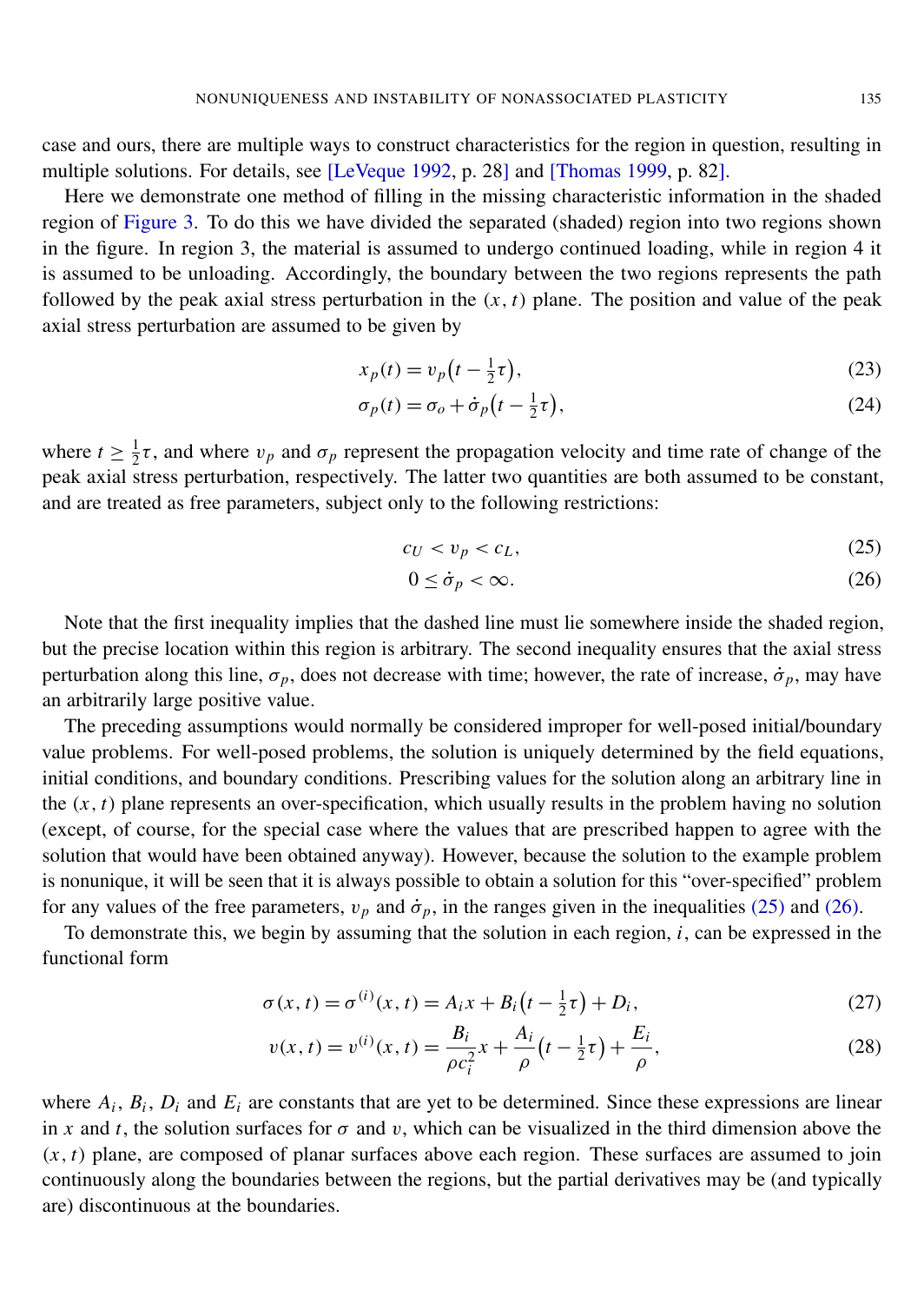It is easily verified that the functional forms assumed in [\(27\)](#page-13-2) and [\(28\)](#page-13-3) automatically satisfy the field equations given in [\(18\)](#page-12-1) and [\(19\)](#page-12-2) within each region, *i*, for any values of the unknown coefficients  $A_i$ ,  $B_i$ ,  $D_i$  and  $E_i$ . Accordingly, the values of these coefficients are dictated by the various conditions that are specified, which can be summarized as follows:

#### <span id="page-14-2"></span>Initial conditions:

$$
\sigma(x, 0) = v(x, 0) = 0 \text{ for } 0 \le x < \infty.
$$
 (29)

Boundary conditions:

$$
\sigma(0, t) = \begin{cases}\n(2\sigma_o/\tau)t, & 0 \le t \le \frac{1}{2}\tau, \\
(2\sigma_o/\tau)(\tau - t), & \frac{1}{2}\tau \le t \le \tau, \\
0, & \tau \le t \le \infty.\n\end{cases}
$$
\n(30)

Peak axial stress condition:

$$
\sigma(x,t) = \sigma_o + \dot{\sigma}_p \left( t - \frac{1}{2} \tau \right) \quad \text{on } x = v_p \left( t - \frac{1}{2} \tau \right), \ \frac{1}{2} \tau \le t < \infty. \tag{31}
$$

<span id="page-14-0"></span>Continuity conditions:

$$
\left\{\n\begin{aligned}\n\sigma^{(i+1)}(x,t) &= \sigma^{(i)}(x,t) \\
v^{(i+1)}(x,t) &= v^{(i)}(x,t)\n\end{aligned}\n\right\}\n\quad \text{on } x = v_b^{(i)}(t - t_b^{(i)}), \ t_b^{(i)} \le t < \infty, \ i = 1, \dots, 5.
$$
\n<sup>(32)</sup>

<span id="page-14-1"></span>Loading conditions:

$$
\frac{\partial \sigma}{\partial t} \ge 0 \quad \text{for } i = 1, 2, 3, \qquad \frac{\partial \sigma}{\partial t} \le 0 \quad \text{for } i = 4, 5, 6. \tag{33}
$$

Consistent with [\(21\),](#page-12-3)  $\sigma$  and v represent the changes in axial stress and velocity in the *x*-direction due to the applied perturbation. In [\(32\),](#page-14-0) the quantity  $v_h^{(i)}$  $b<sub>b</sub>$ <sup>(*i*</sup>) represents the propagation velocity of the boundary between regions *i* and  $i + 1$ , and  $t_h^{(i)}$  $b<sup>(t)</sup>$  represents its intercept on the *t*-axis, as illustrated in [Figure 3.](#page-12-0) Also, the conditions given in the inequalities [\(33\)](#page-14-1) ensure consistency with the assumption that the material is undergoing plastic loading in regions 1–3 and elastic unloading in regions 4–6.

Obtaining a solution to the above equations is straightforward but tedious, and a detailed derivation will not be given here. Instead, we simply state the solution, which is given by the set of coefficients shown in [Table 1.](#page-15-0) It can be verified that these coefficients, the axial stress  $\sigma$ , and velocity v, defined in equations [\(27\)](#page-13-2)[–\(28\)](#page-13-3) satisfy [\(29\)](#page-14-2)[–\(33\)](#page-14-1) for any values of the free parameters  $v_p$  and  $\dot{\sigma}_p$  in the ranges given by the inequalities  $(25)$ – $(26)$ . The existence of free parameters (having values not determined from the problem data) demonstrates that the governing equations have no unique solution. Following a few general observations about these solutions, the next subsection provides some representative examples illustrating the nonuniqueness and unstable nature of the solution.

As noted earlier,  $\sigma$  and v are continuous along the boundaries between regions, but their derivatives might be (and typically are) discontinuous. This so-called "weak" discontinuity does *not* violate any physical or mathematical law. In fact, similar propagating weak discontinuities would occur for a purely elastic material subjected to the same initial and boundary conditions. The equations of motion are satisfied in integral form across any control volume containing only weak discontinuities in stress and velocity (i.e., where  $\sigma$  and v themselves are both continuous; cf. Chapter 2 of [\[Drumheller 1998\]](#page-25-14)).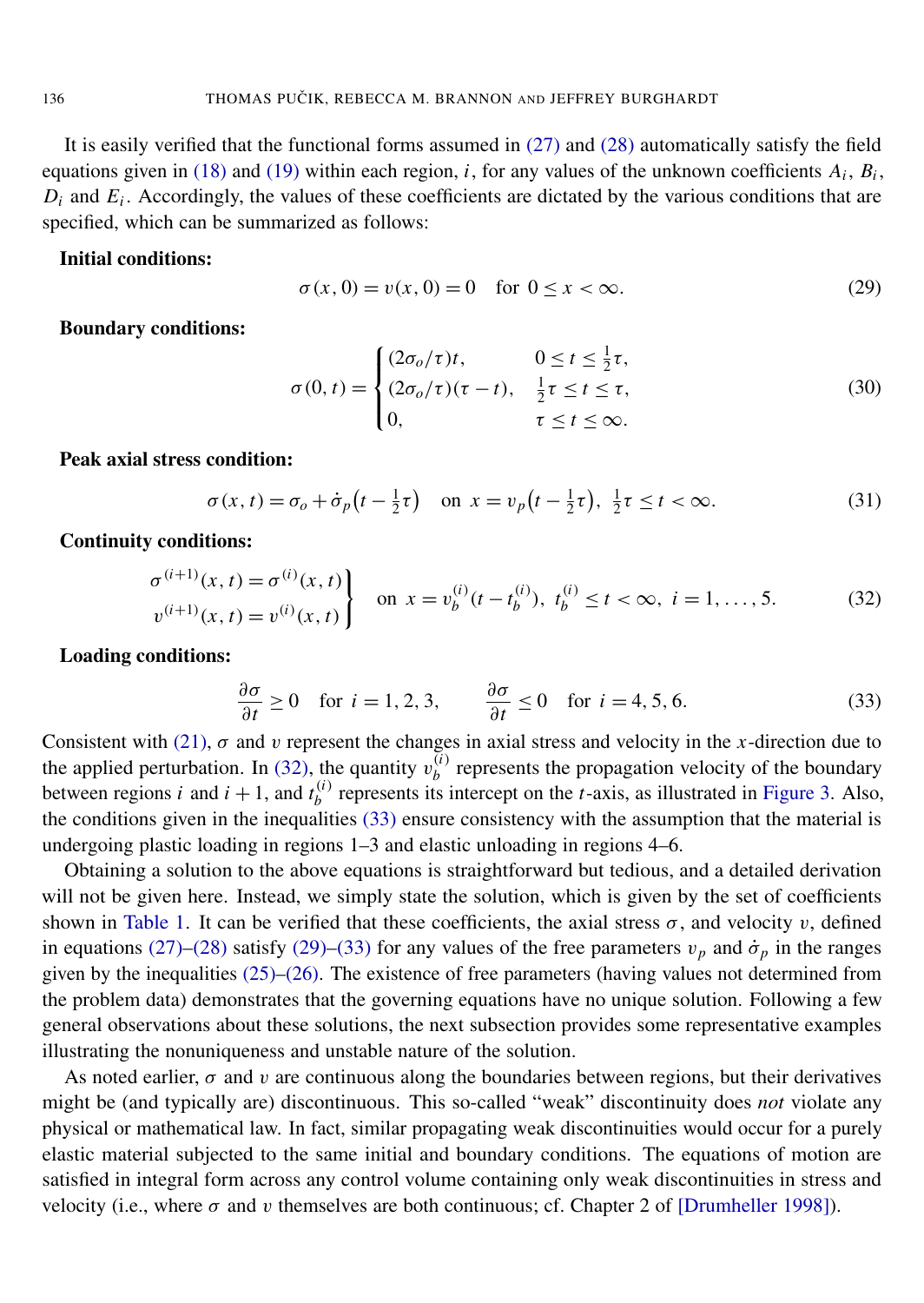<span id="page-15-0"></span>

|   | $i \quad c_i$ | $A_i$                                                                         | $B_i$                                                    | $D_i$                 | $E_i$                              |
|---|---------------|-------------------------------------------------------------------------------|----------------------------------------------------------|-----------------------|------------------------------------|
|   | $1 \quad c_L$ |                                                                               | 0                                                        | 0                     | 0                                  |
|   | 2 $c_L$       | $2\sigma_o$<br>$c_L \tau$                                                     | $2\sigma_o$<br>τ                                         | $\sigma_{o}$          | $\sigma_o$<br>$c_L$                |
|   | $3 \quad c_L$ | $\dot{\sigma}_p$<br>$c_L - v_p$                                               | $c_L \dot{\sigma}_p$<br>$c_L - v_p$                      | $\sigma_{o}$          | $\sigma_o$<br>$c_L$                |
| 4 | $c_U$         | $(c_L v_p + c_U^2) \dot{\sigma}_p$<br>$c_L(v_p^2 - c_U^2)$                    | $c_U^2(c_L + v_p)\dot{\sigma}_p$<br>$c_L(v_p^2 - c_U^2)$ | $\sigma_{o}$          | $\sigma_o$<br>$c_L$                |
|   | 5 $c_U$       | $\frac{2\sigma_o}{c_U\tau} + \frac{(c_L - c_U)\dot{\sigma}_p}{cL(v_p + c_U)}$ | $2\sigma_o$<br>$\tau$                                    | $\sigma$ <sub>o</sub> | $\sigma_o$<br>$c_L$                |
| 6 | $c_U$         | $(c_L - c_U)\dot{\sigma}_p$<br>$c_L(v_p + c_U)$                               | 0                                                        |                       | $(c_L - c_U)\sigma_o$<br>$c_L c_U$ |

Table 1. Coefficients in the analytical solution.

One interesting difference between this case and the elastic case is that, in the elastic case (governed by the simple wave equation), discontinuities in derivatives can propagate only along characteristic lines in the  $(x, t)$  plane, the slope of which is uniquely determined from material properties. However, in the above solution, the discontinuity at the location of the peak stress propagates along a line that does *not* correspond to a characteristic of either the loading properties or unloading properties, but is somewhere in between. Such behavior is impossible with the simple wave equation, and may seem suspicious at first glance. The reason that it is possible here is that the material properties at any point on this line are undefined (or, more precisely, they are double-valued, and depend on which region one approaches the point from). A similar observation applies for ordinary associative elastic-plastic materials, but with the crucial difference that associativity of the flow rule ensures uniqueness of the velocity of the peak stress point,  $v_p$ . Such uniqueness is not the case for nonassociated flow rules.

It is also possible to derive an analytical solution for the case in which the perturbation applied to the surface of the region consists of a triangular *velocity* pulse rather than a triangular axial stress pulse. The form and features of this solution are very similar to those of the example problem discussed here, with one notable difference. With an axial stress pulse, the external forces may continue to do work on the region after the pulse is completed if the front surface has a nonzero velocity (which it generally does). However, with a velocity pulse, the external forces do no work after the pulse is completed, and the ambient forces (those associated with the prestress  $\sigma_{ij}^*$ ) do no net work during the pulse. Accordingly, for purposes of illustrating the overall energy balance, a velocity pulse is actually more desirable than a stress pulse. The main reason for choosing a stress pulse for the example problem is that it provides a better illustration of some of the unusual characteristics of the nonassociated material response.

4.2. *Example solutions.* Example solutions corresponding to three different choices of the free parameters  $v_p$  and  $\dot{\sigma}_p$  are illustrated in Figures [4,](#page-16-0) [5,](#page-16-1) and [6.](#page-17-0) The value of  $v_p$  is the same in all three cases (3.98 km/s), while  $\dot{\sigma}_p$  ranges over three different values (0, 0.15, and 0.25 MPa/ms). For each case, the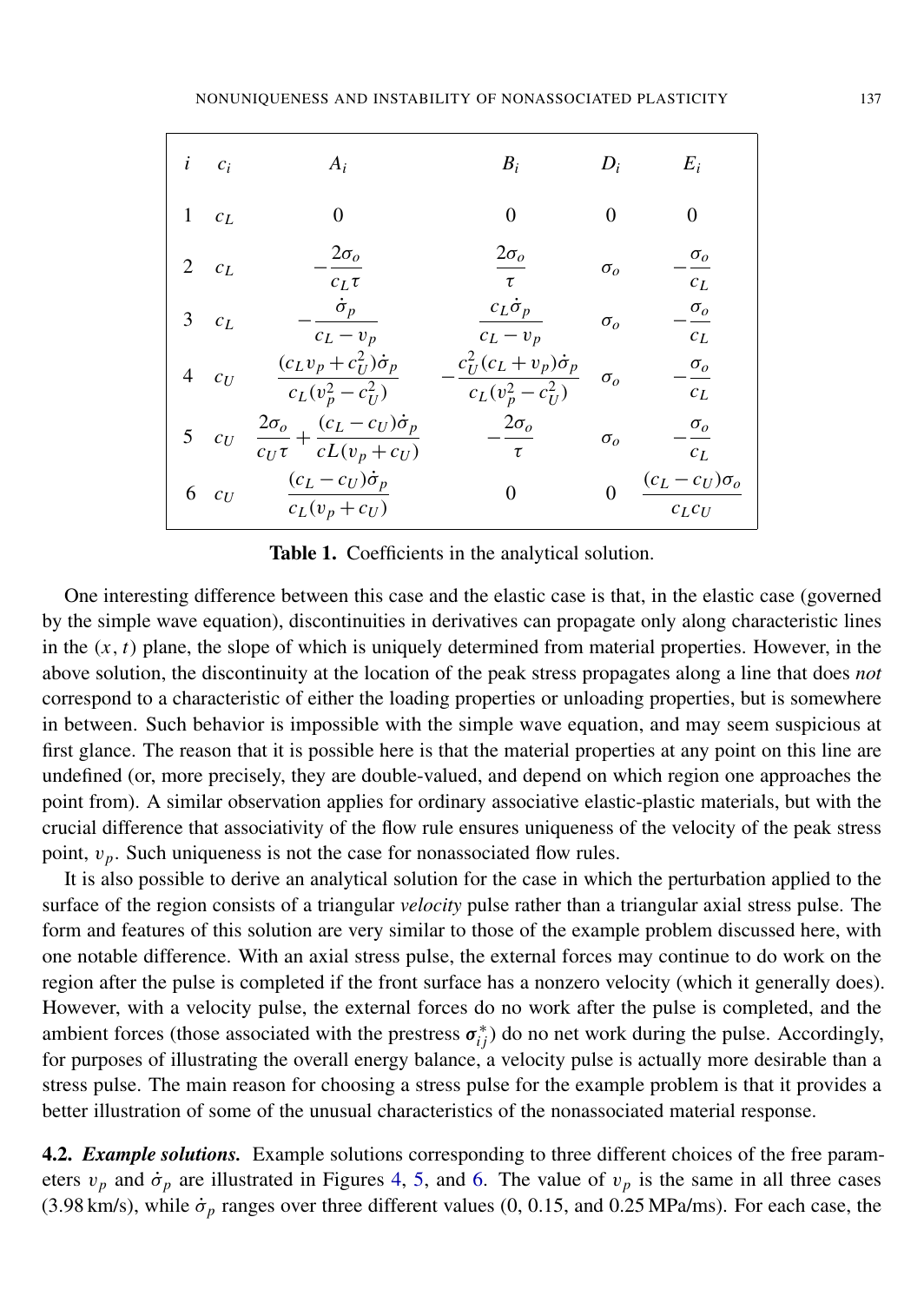<span id="page-16-0"></span>

Figure 4. Time histories of axial stress and velocity with the free parameter  $\dot{\sigma}_p =$ 0.0 MPa/ms, with the free parameter  $v_p$  equal to 3.98 km/s. The width of the wave is increasing linearly in time.

<span id="page-16-1"></span>

Figure 5. Time histories of axial stress and velocity with the free parameter  $\dot{\sigma}_p =$ 0.15 MPa/ms, with the free parameter  $v_p$  equal to 3.98 km/s. This solution exhibits an increase in both the width and amplitude of the wave.

figure shows time histories of axial stress and velocity at various axial locations. The unstable nature of these solutions is readily apparent in that both the widths and the amplitudes of the pulses increase linearly with time (except for the special case where  $\dot{\sigma}_p = 0$ , where the amplitude remains constant). Nonuniqueness is thus demonstrated by fact that these three different results each represent solutions to the original initial/boundary value problem. Later, numerical results will be shown to corroborate this purely analytical conclusion.

The case  $\dot{\sigma}_p = 0$  can be viewed as a baseline solution in which the pulse widens with time but does not grow in amplitude. The widening results from the fact that the loading ramp is traveling faster than the unloading ramp. Since  $\dot{\sigma}_p = 0$ , the solution is constant in the separated region between the two ramps. Accordingly, the initially triangular pulse evolves into a trapezoidal pulse that grows wider with time, at a rate proportional to  $c_L - c_U$ . The other two cases illustrate the effect of progressively increasing the peak stress growth rate  $\dot{\sigma}_p$ . The linear growth in peak stress with time (and also with distance) is evident in the figure. The main effect of this growth is to superimpose a triangular pulse on top of the flat top of the baseline solution. The base of this triangle grows with time at a rate proportional to  $c_L - c_U$ , while the height grows at a rate proportional to  $\dot{\sigma}_p$ .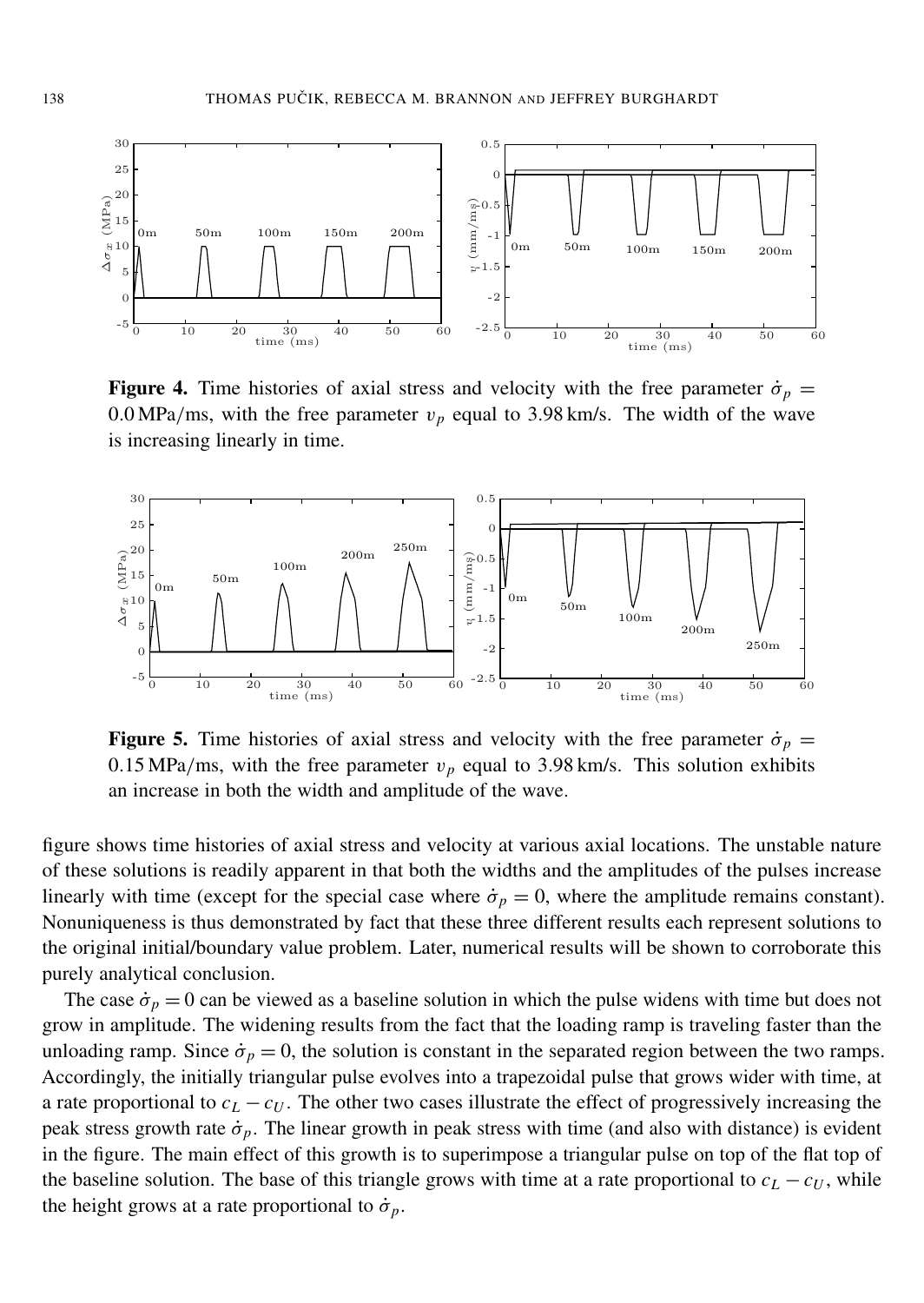<span id="page-17-0"></span>

Figure 6. Time histories of axial stress and velocity with the free parameter  $\dot{\sigma}_p =$ 0.250 MPa/ms. This solution exhibits an increase in both the width and amplitude of the wave. The rate of increase of the magnitude of the wave may be specified to be arbitrarily large.

Since the rate at which the pulse widens is proportional to  $c<sub>L</sub> - c<sub>U</sub>$ , it follows that reducing the degree of achronicity (i.e., reducing the difference between *c<sup>L</sup>* and *c<sup>U</sup>* ) would likewise reduce widening of the pulse. However, the growth in the *amplitudes* of the pulses would be unaffected, since they are proportional to the independent free parameter  $\dot{\sigma}_p$ . In fact, since  $\dot{\sigma}_p$  may have an arbitrarily large value, it follows that any degree of achronicity, no matter how small, still admits an instability that is arbitrarily large in magnitude.

After the main pulse has passed over a given material particle, the particle is left with a residual velocity. This can be seen in the velocity plots in Figures [4,](#page-16-0) [5,](#page-16-1) and [6.](#page-17-0) This is a common occurrence in inelastic wave propagation problems, and may not seem surprising at first glance. However, upon closer inspection, it is found that this velocity is in the *opposite direction* from what would normally be expected (i.e., in the negative *x*-direction, whereas the particle velocity for the main wave is in the positive *x*-direction).

The unstable nature of these solutions is further illustrated in [Figure 7,](#page-19-0) which shows the total kinetic energy (per unit cross-sectional area) vs. time for the three example solutions shown in [Figure 4.](#page-16-0) The kinetic energy generated while the surface perturbation is being applied (from 0 to 2 ms) is roughly 3.4 kJ/ $m^2$ , which is comparable to the energy that would be generated if the material response were purely elastic (about  $3.5 \text{ kJ/m}^2$ ). However, in the elastic case, the kinetic energy would remain constant after the perturbation is over. For the elastic-plastic solution shown here, kinetic energy continues to increase. In contrast, the kinetic energy for an associated flow rule would decrease in time. For the special case  $\dot{\sigma}_p = 0$ , the kinetic energy is linear with time, which is consistent with the fact that the pulse width grows at a constant rate, but the amplitude remains constant. For the other two solutions, the amplitude also increases at a constant rate, which introduces quadratic and cubic terms.

A simple way of understanding the growth in kinetic energy is to consider what happens to an individual particle (i.e., an infinitesimal element of material). As noted earlier, for a regular nonassociated flow rule, it is always possible to find closed strain cycles for which the work done on a material particle is negative, i.e., the particle does work on its surroundings. This occurs for any strain cycle that corresponds to a trial elastic stress increment lying in the wedge-shaped region shown in [Figure 2.](#page-8-0) In these solutions, as the propagating pulse passes over each material particle, it puts the particle through a loading cycle that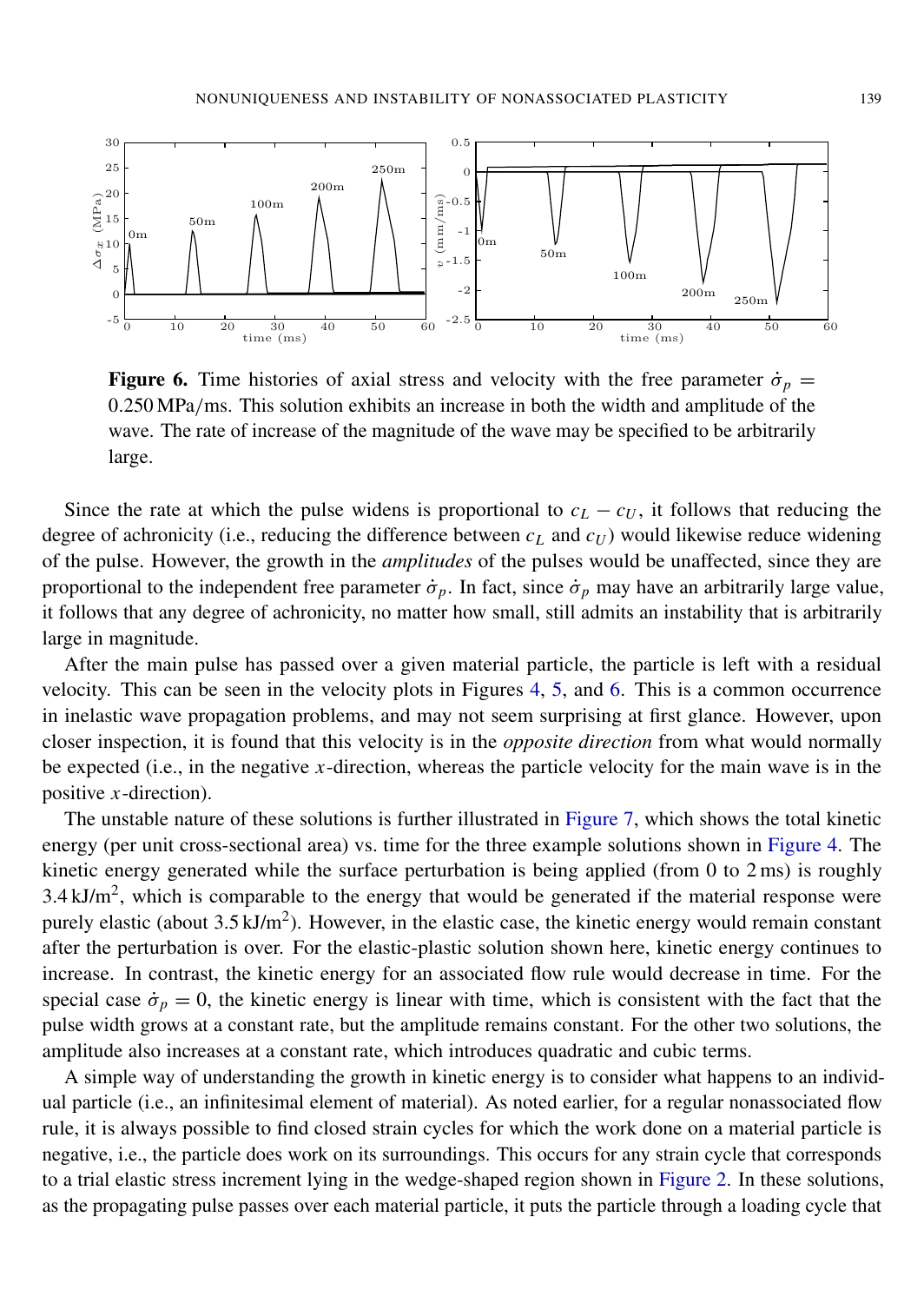is close to (although not precisely) a closed strain cycle, with a trial elastic stress increment that is in the wedge. As a result, the particle does work on its surroundings, thus liberating some stored elastic energy, much of which shows up in the form of kinetic energy. Kinetic energy in these solutions can increase without bound even if the boundary stimulus is infinitesimal. Even though this behavior technically corresponds to spontaneous motion from a quiescent state, it does *not* violate thermodynamics, since energy is not being created; prestored strain energy is merely being released in an unstable manner. As this process continues, the total kinetic energy continues to increase as long as there is material in an achronic state for the pulse to propagate into. Of course, for real specimens of finite dimension, an infinite kinetic energy would never be realized. As discussed later, observable characteristics of this instability (if real) in finite samples remains are unclear, but its potential existence merits much expanded laboratory investigation as well as first-principles theories to provide a microphysical basis for the behavior (if real). Novel experimental methods are needed to determine if the phenomenon of unstable liberation of elastic stored energy is physically possible, or merely an anomalous artifact of insufficient sophistication of classical nonassociated regular plastic flow rules.

Although most of the growth in kinetic energy comes from the release of prestored strain energy, there is a relatively small contribution from work done by traction acting on the surface of the half-space. From [Figure 4,](#page-16-0) it can be seen that there is a small positive residual velocity at the surface after the perturbation has been completed. Since the ambient stresses from the prestress are compressive, this means that they continue to do positive work on the region. These instabilities are not somehow being fueled by this ever-increasing boundary work after the axial stress pulse has been applied. In fact, the continual rise in kinetic energy is entirely consistent with (a violation of) Drucker's stability postulates, which state that, for a stable plastic material, useful energy cannot be extracted from a material *and the system of forces acting on it* over a closed loading cycle [\[Drucker 1949;](#page-25-5) [1950\]](#page-25-6). Moreover, as mentioned earlier, analytical solutions can also be derived for problems in which the perturbation applied at the surface is a triangular velocity pulse rather than a triangular axial stress pulse, in which case the results are very similar to the results shown here even though *the post-pulse boundary loads do no work whatsoever*. The main difference is that the residual stress and velocity behind the main pulse are slightly different, and the kinetic energy vs. time curves are reduced by about 10 percent.<sup>[5](#page-18-1)</sup>

#### 5. Numerical solutions

<span id="page-18-0"></span>An interesting question is whether the instabilities exhibited by these analytical solutions actually occur in numerical simulations. There are some legitimate reasons to think they might not. For example, since they emanate from a single point in space and time, they must always pass through a phase where they are too small to be resolved (spatially and/or temporally) in most numerical schemes. Also, most numerical simulations incorporate some form of viscosity (real and/or artificial), which introduces higher-order terms into the equations that [Sandler and Rubin](#page-26-9) [1987] conjectured might cause the solutions to become unique. Of course, even if it turned out that instability and nonuniqueness *were* ruled out for these (or any

<span id="page-18-1"></span><sup>5</sup> Although the boundary tractions have little effect on the kinetic energy, the amount of work they do is nontrivial. For the three solutions shown in [Figure 4,](#page-16-0) boundary work is of the order of 500 kJ/m<sup>2</sup> at  $t = 60$  ms. However, when compared to the corresponding solutions for velocity perturbations, it is found that almost all of this work ends up as residual strain energy rather than as kinetic energy. To put this in perspective, a change in the residual strain energy of this magnitude corresponds to a change in residual stress of less than 1 MPa.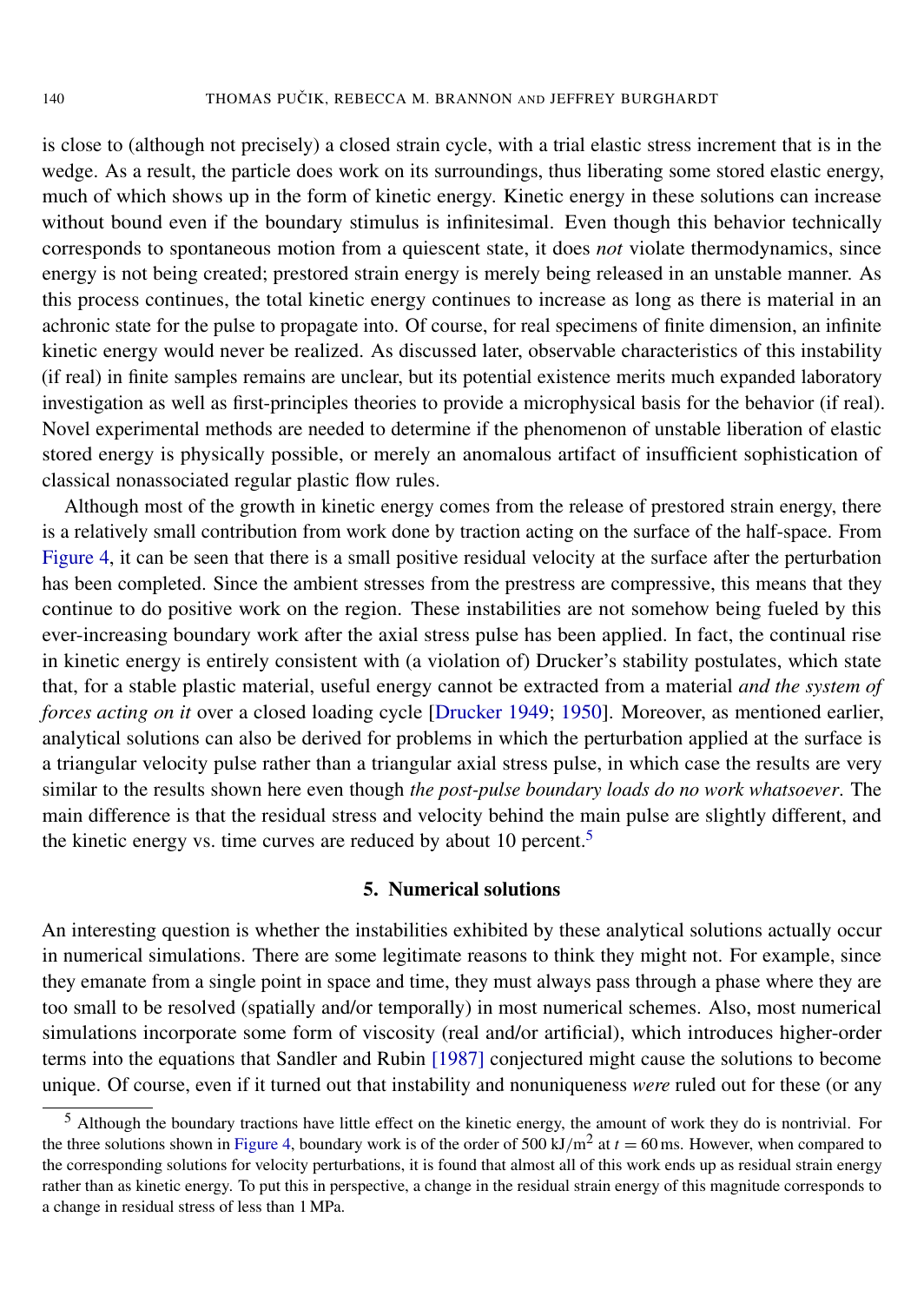<span id="page-19-0"></span>

**Figure 7.** Total kinetic energy per unit cross-sectional area (i.e.,  $\int_0^\infty$ 1  $\frac{1}{2}\rho v \cdot v dx$ ) for the three analytical solutions shown in Figures [4,](#page-16-0) [5,](#page-16-1) and [6.](#page-17-0)

other) reasons, it would not justify the answers one gets using these simulations if the reasons were purely numerical, or lacked a physical basis. Nevertheless, it does raise some interesting numerical issues.

Even if instabilities do occur, it is not clear what form they might take. The family of solutions considered in the preceding section is only one of many possible families, and is itself doubly infinite (i.e., there are two free parameters, each of which may take on an infinite number of values). Yet, a digital computer will always give one and only one answer. Moreover, since the arithmetic operations it performs are completely deterministic, it will always give *exactly* the same answer no matter how many times you rerun the calculation, as long as the inputs (and computing hardware) are *exactly* the same. This raises some obvious questions: Which instability (if any) does the computer select? How does nonuniqueness manifest itself in numerical simulations?

To explore these questions, some numerical simulations were carried out using several finite-element codes (DYNA3D, ABAQUS, and a one-dimensional code of our own writing), as well as the explicit material point method (MPM) code Uintah. The results from the analysis using all of these codes were similar, but, as would be expected from the lack of unique solution to this problem, the numerical solutions differed slightly from code to code. The numerical solutions shown here are all those from the Uintah MPM code. For a comprehensive discussion of the MPM, and the similarities and differences between it and the finite-element method, the reader is referred to [Sadeghirad et al.](#page-26-14) [2011]. A detailed description of how the problem was set up for the MPM will be given here, along with some comments on how the problem was solved with the various finite-element codes.

For the Uintah simulations the problem domain was discretized into a 700 meter long line of 3D rectangular cells with two MPM particles per cell. For the two commercial codes a single line of hexahedral elements was used. Although the strain increments associated with the perturbation involve pure uniaxial strain, the initial state  $\sigma^*$  is not a uniaxial strain state. Two approaches have been used to attain the initial conditions for this problem. The ABAQUS simulations began at a unstressed state with the loads gradually being increased to the desired stress state. After the desired conditions were reached, further lateral displacement was constrained and the axial stress perturbation was applied. In the DYNA3D and Uintah simulations, the constitutive model was modified so that stresses and strains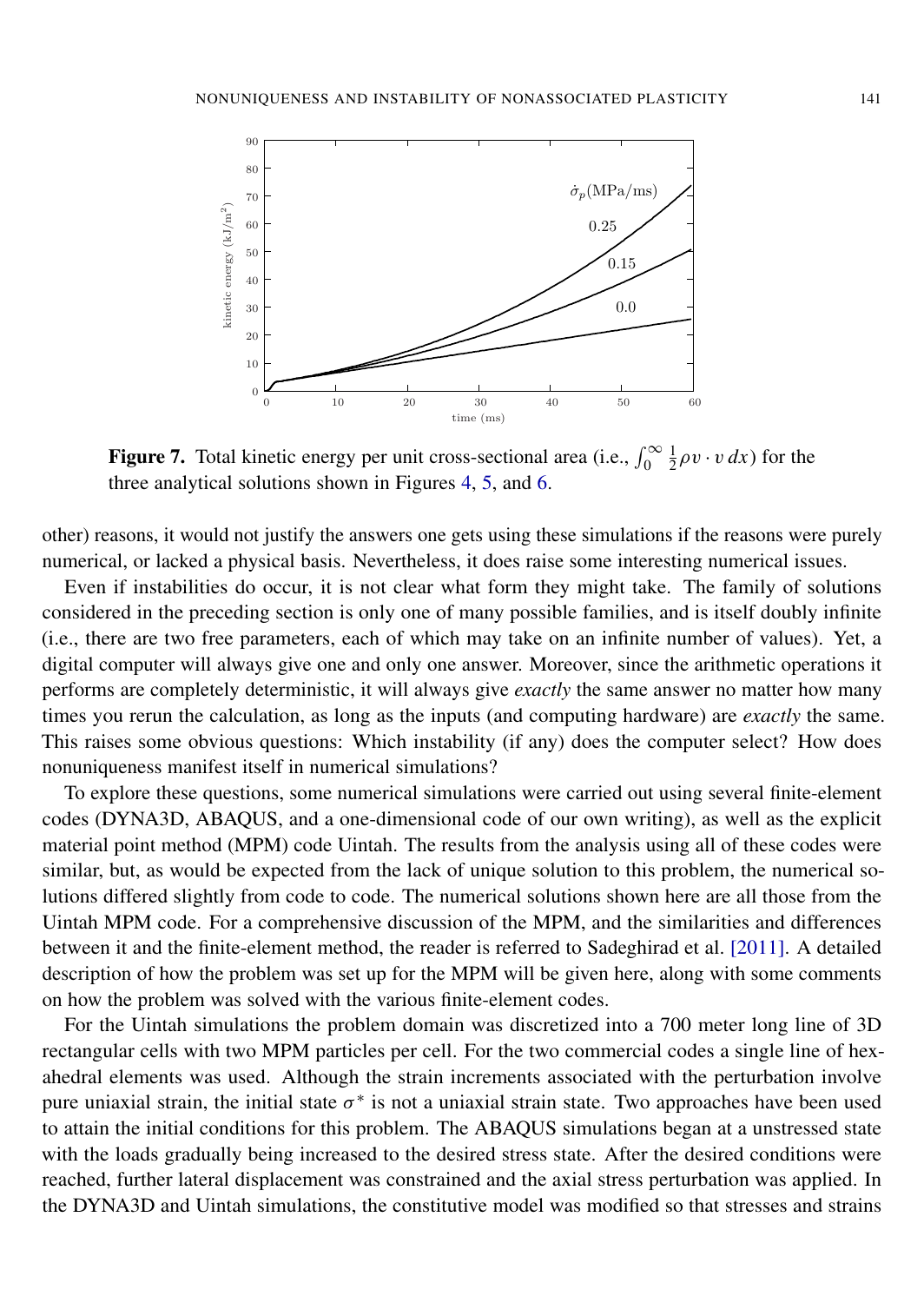<span id="page-20-0"></span>

Figure 8. Uniaxial stress versus strain plot for the nonlinear hardening model used for numerical solutions.

would be measured relative to the prestressed state, rather than the unstressed state. This eliminated the need for the initialization phase, and the lateral (*y*- and *z*-faces) boundaries are constrained to have zero lateral displacement throughout the simulation. In accordance with the problem description given in [Section 2,](#page-5-1) one *x*-face of the domain had an applied traction boundary condition given by  $(4)$ – $(7)$ , and the opposite  $x$ -face of the domain is specified to have zero displacement in the  $x$ -direction.

The case-study problem was solved using both the perfect-plasticity constitutive model used for the analytical solutions derived in [Section 4](#page-11-0) as well as a similar linear Drucker–Prager model with the nonlinear hardening yield function

<span id="page-20-1"></span>
$$
f = \sqrt{J_2} + \alpha I_1 - k_{\text{limit}} - (k_o - k_{\text{limit}})e^{-z/z_{\text{ref}}},\tag{34}
$$

where  $k_{\text{limit}}$  is the maximum value of the yield strength, *z* is the cumulative equivalent plastic strain, and *z*<sub>ref</sub> is a parameter that controls the rate at which the maximum yield strength is approached.

The nonlinear hardening parameters were chosen to be  $k_{\text{limit}} = 10 \text{ MPa}$  and  $z_{\text{ref}} = 0.001$ . [Figure 8](#page-20-0) shows axial stress versus axial strain for a uniaxial stress loading path with the nonlinear hardening model with the chosen parameter values. As the plot clearly indicates, the plastic tangent modulus (and thus the plastic wave speed) is continually changing with plastic loading.

5.1. *Temporal and spatial convergence.* An initial element length of 0.5 m was chosen for use in a temporal convergence study. The Courant–Friedrichs–Lewy (CFL) time step was calculated from the elastic properties as is commonly done in explicit finite-element codes. It was discovered that the solution became unstable for time steps greater than 0.8 times the CFL time step calculated from the elastic properties. This was to be expected since the plastic wave speed is greater than the elastic wave speed for this problem. [Figure 9](#page-21-0) is a plot of the peak change in axial stress caused by the propagating wave at a point 600 meters into the problem domain for various time step factors. The time step factor is defined as the ratio of the actual time step used in a simulation to the CFL time step calculated from the elastic wave speed. As the figure shows, the numerical simulation converged with respect to the time step size with a time step of approximately 10% of the CFL time step.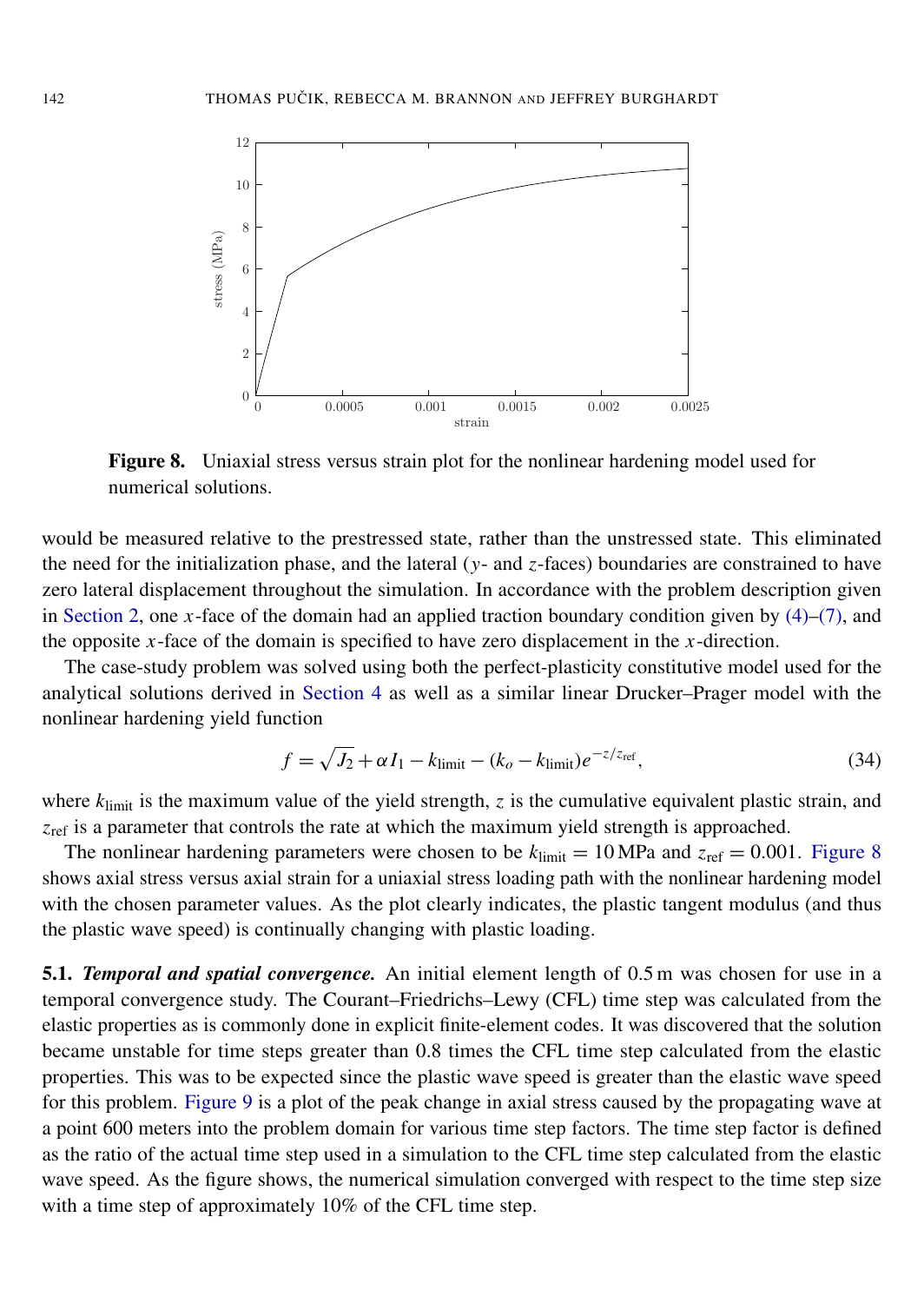<span id="page-21-0"></span>

Figure 9. Plot of the change in axial stress caused by the stress wave at a location 600 meters into the problem domain for various time step factors. The time step factor is the ratio of the actual time step used int he simulation to the CFL time step calculated from the elastic properties of the material. The peak axial stress appears to have converged at approximately 10% of the elastic CFL time step.

In accordance with the temporal convergence study, several simulations were performed with the time step set to 10% of the CFL time step and a progressively smaller element length. [Figure 10](#page-22-0) shows some numerical solutions of the example problem. As the plots show, the solutions with a mesh resolution of 0.5 m and 0.25 m appear very similar, giving the impression that the solution has converged. However, if the mesh spacing is reduced again, the solution changes considerably, with secondary peaks forming approximately 500 meters into the domain. These secondary peaks grow at a more rapid rate than the primary peak. If the mesh is refined further these secondary peaks form earlier and earlier, and grow at an increased rate without bound. While we have only shown solutions from the Uintah MPM code, the results from the ABAQUS and DYNA3D exhibited the same trends with mesh refinement.

For the simulations performed in DYNA3D, it was found that two simulations with identical input parameters but with a different number of time history output blocks produced dramatically different solutions. It was found that the preprocessor had altered the seventh or eighth digit of the initial locations of approximately 10% of the nodes. It appears that the numerical solution is very sensitive to small changes in the initial conditions of the simulation. This chaos appears to be a manifestation of the nonuniqueness discussed in [Section 4.](#page-11-0)

[Stoughton and Yoon](#page-26-11) [2008] have asserted that the Sandler–Rubin instability cannot exist if the plastic tangent modulus is not constant to first order. The basis for this assertion is that, if nonconstant wave speeds are substituted into the Sandler–Rubin solution, the resulting expressions fail to satisfy the governing equations. However, as discussed above, this does not mean that the Sandler–Rubin instability cannot exist if the wave speed is not constant — it simply means that the Sandler–Rubin analytical solution was limited to the special case of a constant wave speed. Accordingly, there is no reason to expect that such a solution should apply to a nonconstant wave speed.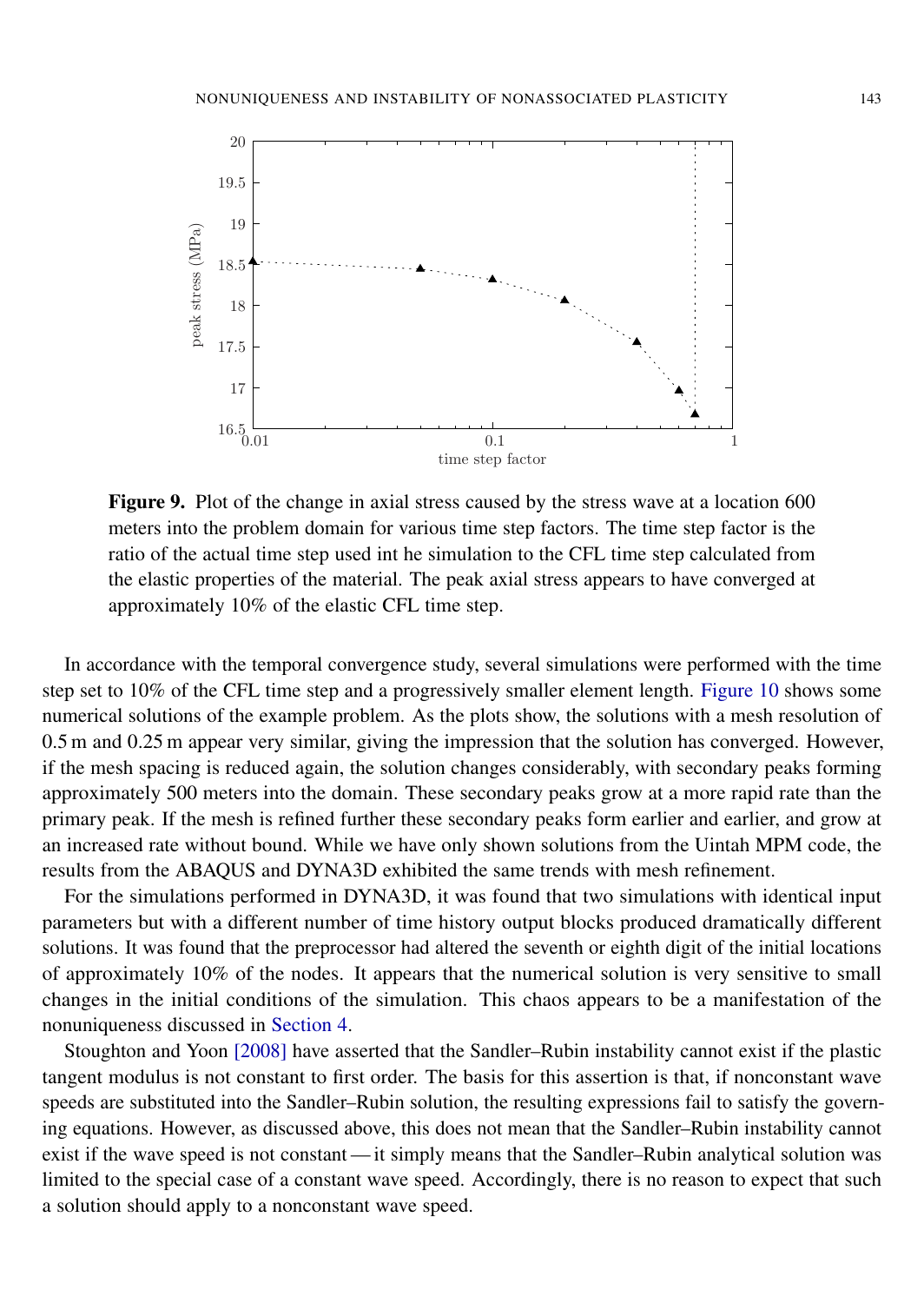<span id="page-22-0"></span>

Figure 10. Numerical solutions to the case study problem with perfect plasticity and 1 m, 0.5 m, 0.25 m, and 0.125 m cell widths, illustrating the lack of convergence with mesh refinement. As the axial stress histories with  $\Delta x = 0.125$  m indicate, as the mesh is refined additional peaks in the waveform appear that grow rapidly in time. These additional peaks form at earlier and earlier times as the mesh is refined further.

Stoughton defines several classes of plasticity models that do not result in a constant plastic tangent modulus, and therefore were claimed not to admit the Sandler–Rubin instability. One class of models that has this attribute is any model with nonlinear hardening. Although somewhat counterintuitive, it is shown in the companion paper that, for achronic loading conditions, hardening actually reduces the wave speed, and softening increases the wave speed, as compared to a perfectly plastic response. Therefore, hardening would be expected to reduce the degree of achronicity (i.e., the degree to which the plastic wave speed is faster than the elastic wave speed) when the material initially yields. However, with most nonlinear hardening functions, including the one chosen for this example, the tangent hardening modulus decreases as the material undergoes plastic deformation, which will cause the plastic wave speed to approach the perfect plasticity wave speed as plastic flow continues. For the purpose of the example problem considered here, in the *x*-*t* diagram for the nonlinear hardening case the characteristics for the head of the wave, which are undergoing plastic deformation, will still diverge from the characteristics for the tail of the wave, which is undergoing elastic deformation. The primary difference is that characteristics on the head of the wave will not be parallel, since at each point of the wave the material will have undergone a different amount of plastic deformation and will therefore have a different plastic tangent modulus and hence a different wave speed. However, for all points on the head of the wave, the wave speed will exceed the elastic wave speed, which will cause the development of the region between the head and tail of the wave to form, which has no uniquely defined characteristics and hence no unique solution.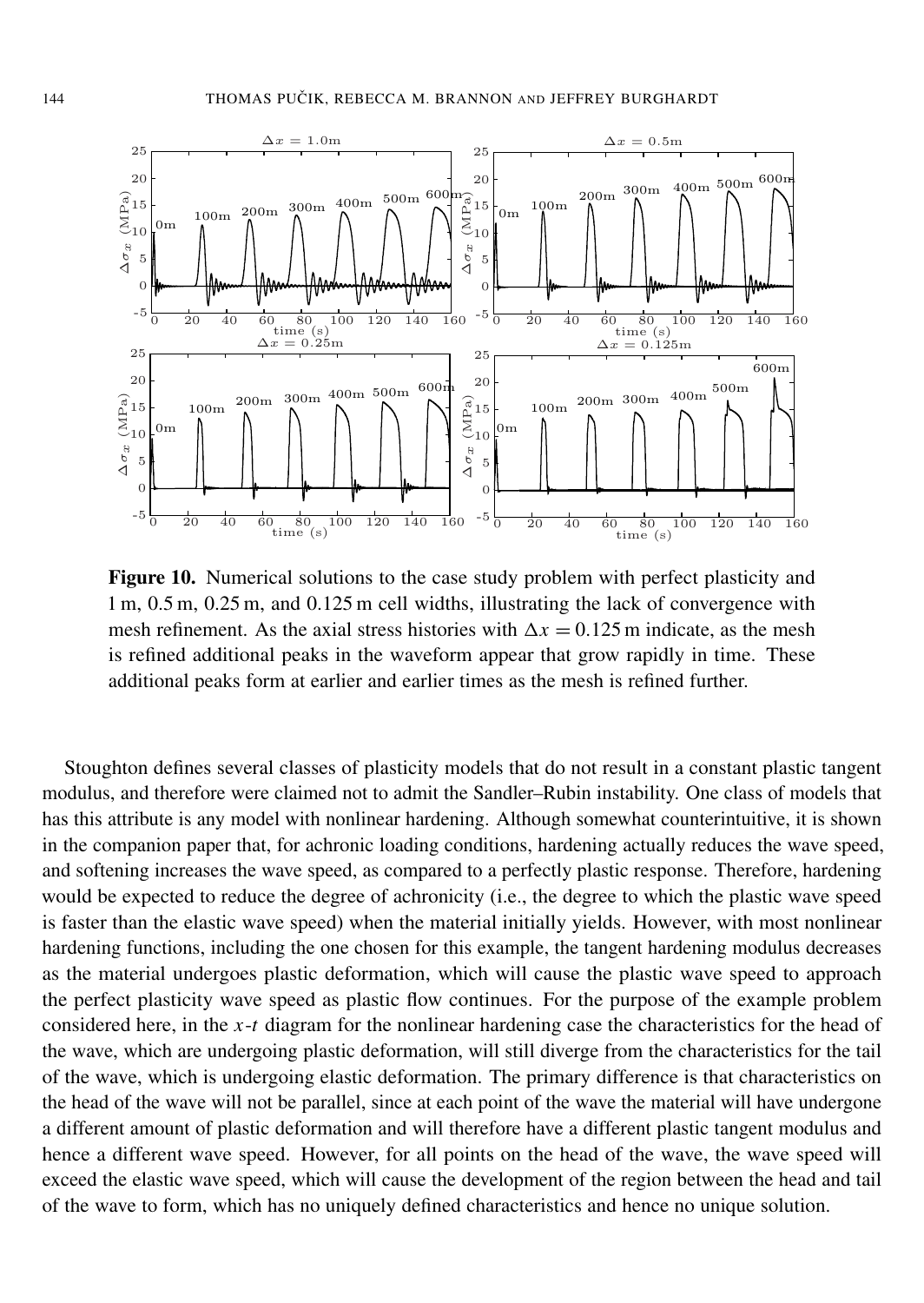<span id="page-23-0"></span>

Figure 11. Numerical solutions to the case study problem with the nonlinear hardening model given in [\(34\)](#page-20-1) and 1 m, 0.5 m, 0.25 m, and 0.125 m element lengths, illustrating the lack of convergence with mesh refinement even with the nonlinear hardening model for which the plastic wave speed is not constant. As with the nonhardening case, additional peaks in the waveform and an increase in instability develop with a mesh spacing of 0.125 m. Further mesh refinement results in these additional peaks occurring even earlier and growing more rapidly.

To illustrate that a nonlinear hardening model does admit the Sandler–Rubin instability, the same case study problem was solved with the nonlinear hardening Drucker–Prager model given in [\(34\).](#page-20-1) The axial stress histories found using this model and mesh spacings of 1 m, 0.5 m, 0.25 m, and 0.125 m are shown in [Figure 11.](#page-23-0) To assuage any lingering concerns that this instability is the result of time-integration instability, for these results we used a time step of one one-hundredth of the CFL time step calculated using the elastic stiffness, which is an order of magnitude smaller than the time step used to generate the plots in [Figure 10.](#page-22-0) As the axial stress histories indicate, just as with the nonhardening case, the instability remains and the solution does not converge with mesh refinement, suggesting that the governing equations remain ill-posed for this case.

#### 6. Conclusion

In this paper we have introduced a simple case study that illustrates an instability that has long been known to be caused by nonassociated plastic flow, but which has been largely overlooked in the literature in comparison to better-known instabilities such as localization or flutter. The mathematical origin of this instability is referred to as achronicity, in which the wave speed in plastic loading exceeds that in elastic unloading. A key goal of this work is to call attention to the lack of experimental evidence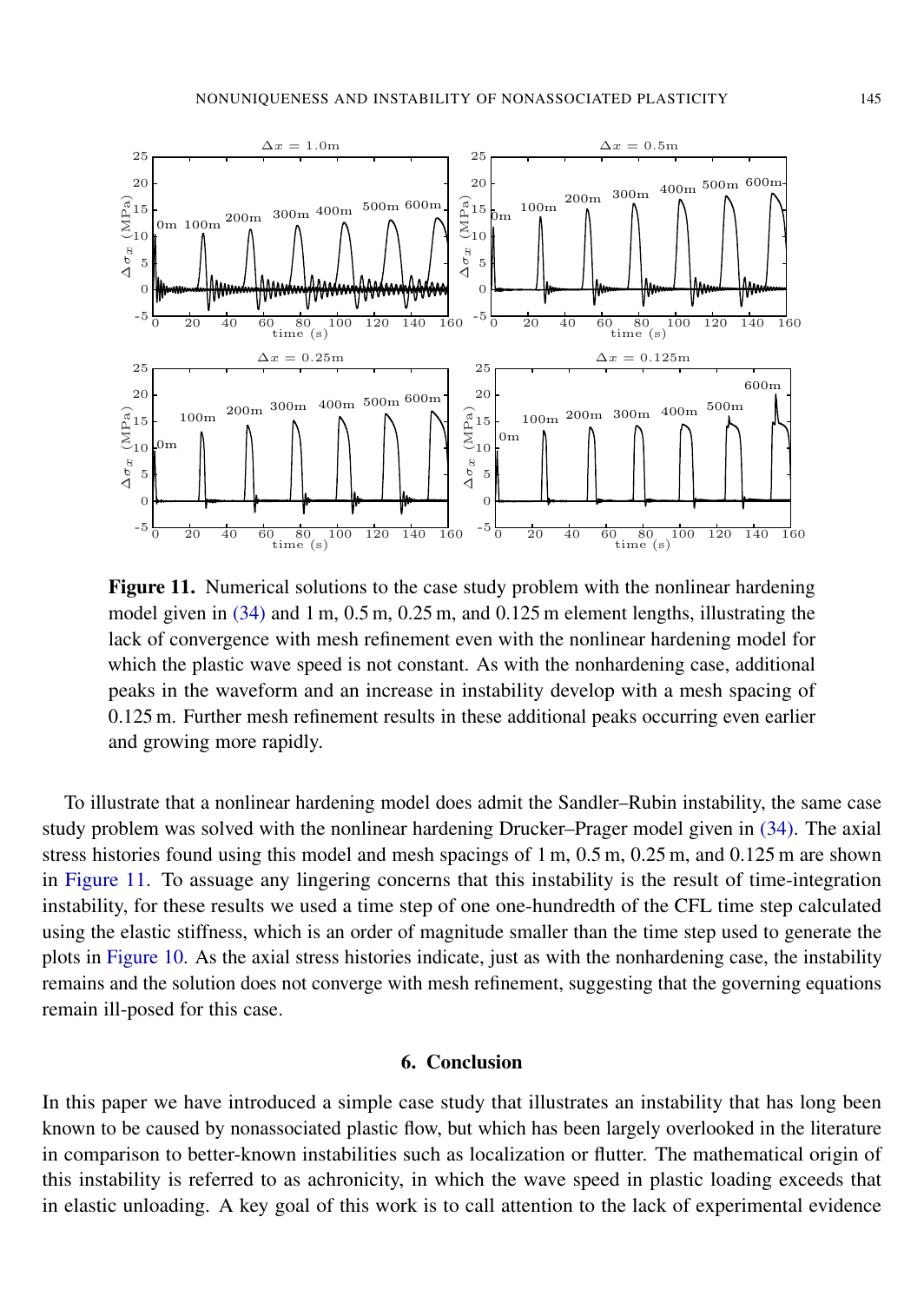validating or invalidating existence of achronicity, which is predicted for *any* nonassociated regular flow rule. It was shown that this condition can lead to both instability and nonuniqueness of solutions to the equations of motion. This assertion was demonstrated analytically by showing that the problem has a two-parameter family of nonunique solutions, which are unstable in that both the width, amplitude, and kinetic energy of the pulse all increase with time. It was then demonstrated that similar instabilities also occur in numerical calculations, where thorough attention was paid to ensuring that the instability was *not* caused by an insufficiently small time step. The nonuniqueness of nonassociative plasticity causes the numerical solutions to fail to converge with mesh refinement. The solutions are, in some cases, chaotically sensitive to small changes in the inputs. The mechanism that drives these instabilities is an unstable conversion of prestored strain energy into kinetic energy. The loading paths in this problem are similar in character to those discussed by Drucker [\[1949;](#page-25-5) [1950\]](#page-25-6) and [Il'Yushin](#page-25-7) [1961] in their discussions of stability of plasticity models more than fifty years ago, so the novel and worthwhile aspect of this work lies in the formulation of the illustrative case study itself. The case study demonstrates that this anomaly (which is not known to be real or merely a symptom of an insufficiently sophisticated model) still exists today in simple constitutive models commonly available in production finite-element codes, thus calling into question the mathematical well-posedness of any engineering application of such models.

The instabilities are very mild. Their growth rate is only linear with time, and only a small fraction of the prestored strain energy is actually converted into energy of motion. However, it is *precisely* these characteristics that cause them to be among the most insidious forms of instability. They can grow large enough to affect the answer, while staying small enough to not cause obvious problems such as code crashes from excessive deformation.

This achronic instability can be contrasted with other well-known forms of instability, such as timestepping instabilities in explicit numerical calculations, which grow exponentially with time. Although time step instabilities are more serious in principle, they could be viewed as less serious in practice, precisely because they grow rapidly enough to quickly call attention to themselves. Achronic instabilities, on the other hand, are much less catastrophically disruptive, and much more difficult to detect in complex calculations. However, it is possible to detect achronicity by monitoring certain easily evaluated directional invariants of the elastic-plastic tangent stiffness tensor [\[Brannon and Drugan 1993\]](#page-25-10).

A key purpose of this paper has been to reveal gaps in experimental data that prevent ascertaining if the Sandler–Rubin instability is real, or just a numerical and theoretical artifact of an ill-posed constitutive model. Part II of this paper explores the influence of various nonclassical constitutive model features on the instability, but the question of whether or not the instability is realistic remains open, pending careful experimental investigations of loading into the Sandler–Rubin wedge. Stoughton and Yoon [\[2008;](#page-26-11) [2012\]](#page-26-15) conjectured what might serve as possible physical mechanisms and symptoms of the instability if it is indeed real (e.g., Lüders bands or serrated flow observed in some aluminum alloys at room temperature range). Again, these are conjectures for which systematic laboratory investigations of material response in the Sandler–Rubin wedge are warranted, but not yet achieved. Direct observations of material response (especially detection of negative net work in closed strain cycles) for loading into the Sandler–Rubin wedge would be a natural first focus area for laboratory testing. As discussed by [Brannon et al.](#page-25-11) [2009], such experimental efforts are highly nontrivial because a statistically significant number of experiments must be conducted to identify the yield surface and apparent flow direction at a given stress state so that the location of the Sandler–Rubin wedge can be determined. For this reason,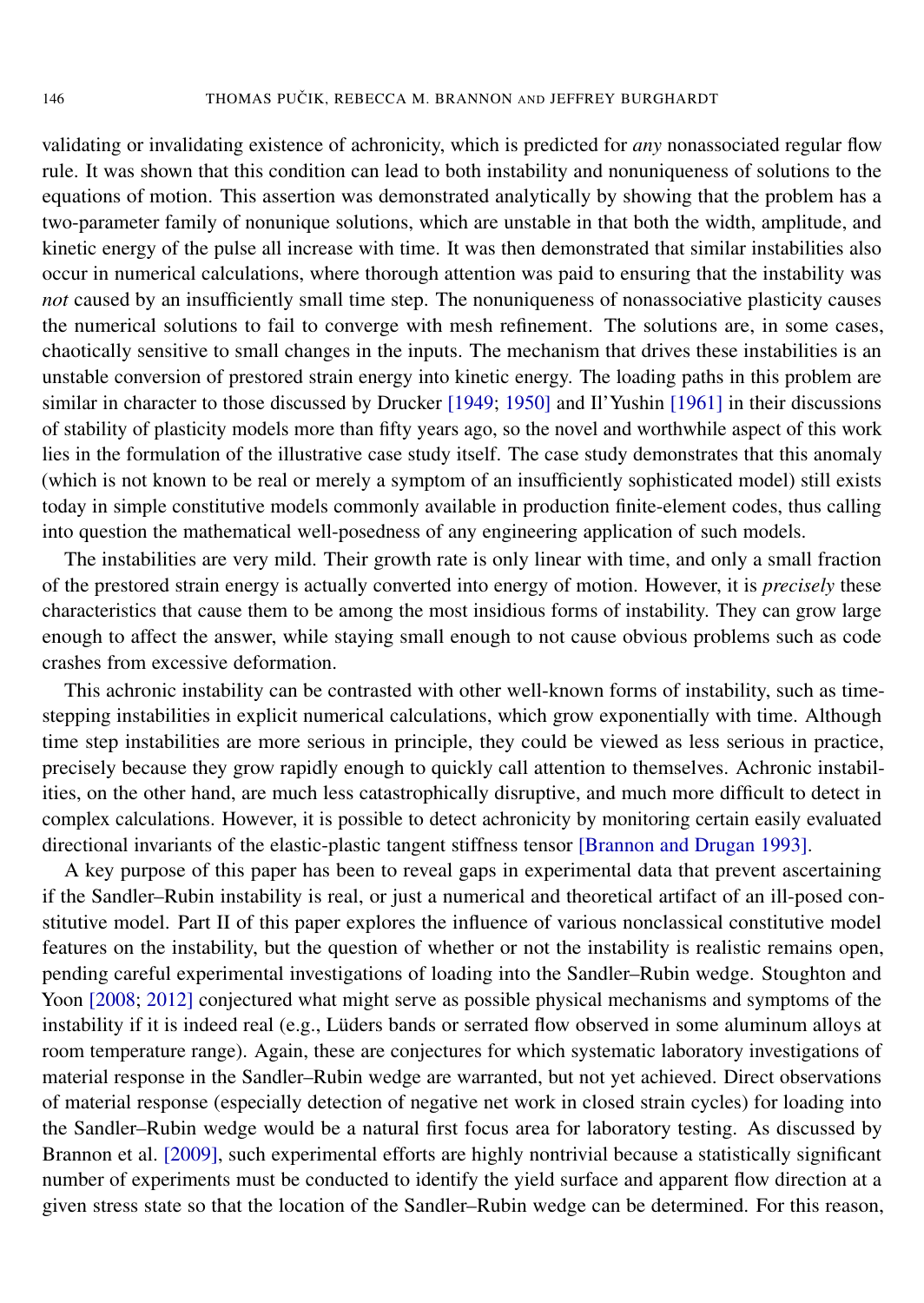exploratory *numerical* modeling of realistic microstructures (such as computed-tomography images of rock) might be appropriate because, unlike real laboratory testing, the material state can be *exactly* reset to probe path-dependent responses to various loading directions.

#### Acknowledgments

In memory of Dr. Thomas A. Pučik and his many contributions to computational and theoretical mechanics. The authors thank Noreen Pučik for her encouragement and assistance in publishing this work. The financial support of Sandia National Laboratories is also gratefully acknowledged. Sandia National Laboratories is a multiprogram laboratory managed and operated by Sandia Corporation, a wholly owned subsidiary of Lockheed Martin Corporation, for the U.S. Department of Energy's National Nuclear Security Administration under contract DE-AC04-94AL85000 SAND2012-1846P.

#### **References**

- <span id="page-25-4"></span>[Besse and Mohr 2012] C. C. Besse and D. Mohr, ["Plasticity of formable all-metal sandwich sheets: Virtual experiments and](http://dx.doi.org/10.1016/j.ijsolstr.2012.04.032) [constitutive modeling",](http://dx.doi.org/10.1016/j.ijsolstr.2012.04.032) *Int. J. Solids Struct.* 49:19–20 (2012), 2863–2880.
- <span id="page-25-9"></span>[Bigoni 1995] D. Bigoni, ["On flutter instability in elastoplastic constitutive models",](http://dx.doi.org/10.1016/0020-7683(94)00262-U) *Int. J. Solids Struct.* 32:21 (1995), 3167– 3189.
- <span id="page-25-12"></span>[de Borst et al. 1993] R. de Borst, L. Sluys, H. Muhlhaus, and J. Pamin, ["Fundamental issues in finite element analyses of](http://dx.doi.org/10.1108/eb023897) [localization of deformation",](http://dx.doi.org/10.1108/eb023897) *Eng. Computation.* 10:2 (1993), 99–121.
- <span id="page-25-8"></span>[Brannon 2007] R. M. Brannon, ["Elements of phenomenological plasticity: Geometrical insight, computational algorithms,](http://dx.doi.org/10.1007/978-3-540-68408-4_6) [and topics in shock physics",](http://dx.doi.org/10.1007/978-3-540-68408-4_6) pp. 225–274 in *ShockWave science and technology reference library*, edited by Y. Horie, Springer, Berlin, 2007.
- <span id="page-25-10"></span>[Brannon and Drugan 1993] R. M. Brannon and W. J. Drugan, ["Influence of nonclassical elastic-plastic constitutive features](http://dx.doi.org/10.1016/0022-5096(93)90010-D) [on shock wave existence and spectral solutions",](http://dx.doi.org/10.1016/0022-5096(93)90010-D) *J. Mech. Phys. Solids* 41:2 (1993), 297–330.
- <span id="page-25-11"></span>[Brannon et al. 2009] R. Brannon, J. Burghardt, D. Bronowski, and S. Bauer, ["Experimental assessment of unvalidated as](http://www.mech.utah.edu/~brannon/pubs/7-BrannonBurghardtSAND-Report2009-0351.pdf)[sumptions in classical plasticity theory",](http://www.mech.utah.edu/~brannon/pubs/7-BrannonBurghardtSAND-Report2009-0351.pdf) Report SAND2009-0351, Sandia National Laboratory, 2009, Available at http:// www.mech.utah.edu/~brannon/pubs/7-BrannonBurghardtSAND-Report2009-0351.pdf.
- <span id="page-25-0"></span>[Cvitanic et al. 2008] V. Cvitanic, F. Vlak, and Z. Lozina, ["A finite element formulation based on non-associated plasticity for](http://dx.doi.org/10.1016/j.ijplas.2007.07.003) [sheet metal forming",](http://dx.doi.org/10.1016/j.ijplas.2007.07.003) *Int. J. Plast.* 24:4 (2008), 646–687.
- <span id="page-25-2"></span>[Desmorat and Marull 2011] R. Desmorat and R. Marull, ["Non-quadratic Kelvin modes based plasticity criteria for anisotropic](http://dx.doi.org/10.1016/j.ijplas.2010.06.003) [materials",](http://dx.doi.org/10.1016/j.ijplas.2010.06.003) *Int. J. Plast.* 27:3 (2011), 328–351.
- <span id="page-25-5"></span>[Drucker 1949] D. C. Drucker, "Relation of experiments to mathematical theories of plasticity", *J. Appl. Mech.* (*ASME*) 16 (1949), 349–357.
- <span id="page-25-6"></span>[Drucker 1950] D. C. Drucker, "Some implications of work hardening and ideal plasticity", *Quart. Appl. Math.* 7 (1950), 411–418.
- <span id="page-25-14"></span>[Drumheller 1998] D. S. Drumheller, *Introduction to wave propagation in nonlinear fluids and solids*, Cambridge Univ. Press, 1998.
- <span id="page-25-3"></span>[Dunand et al. 2012] M. Dunand, A. P. Maertens, M. Luo, and D. Mohr, ["Experiments and modeling of anisotropic aluminum](http://dx.doi.org/10.1016/j.ijplas.2012.03.003) [extrusions under multiaxial loading, I: Plasticity",](http://dx.doi.org/10.1016/j.ijplas.2012.03.003) *Int. J. Plast.* 36 (2012), 34–49.
- <span id="page-25-1"></span>[Gao et al. 2011] X. Gao, T. Zhang, J. Zhou, S. M. Graham, M. Hayden, and C. Roe, ["On stress-state dependent plasticity](http://dx.doi.org/10.1016/j.ijplas.2010.05.004) [modeling: Significance of the hydrostatic stress, the third invariant of stress deviator and the non-associated flow rule",](http://dx.doi.org/10.1016/j.ijplas.2010.05.004) *Int. J. Plast.* 27:2 (2011), 217–231.
- <span id="page-25-7"></span>[Il'Yushin 1961] A. Il'Yushin, ["On postulate of plasticity",](http://dx.doi.org/10.1016/0021-8928(61)90044-2) *J. Appl. Math. Mech.* 25:3 (1961), 746–752.
- <span id="page-25-13"></span>[Kamojjala et al. 2015] K. Kamojjala, R. Brannon, A. Sadeghirad, and J. Guilkey, ["Verification tests in solid mechanics",](http://dx.doi.org/10.1007/s00366-013-0342-x) *Eng. Comput.* 31:2 (2015), 193–213.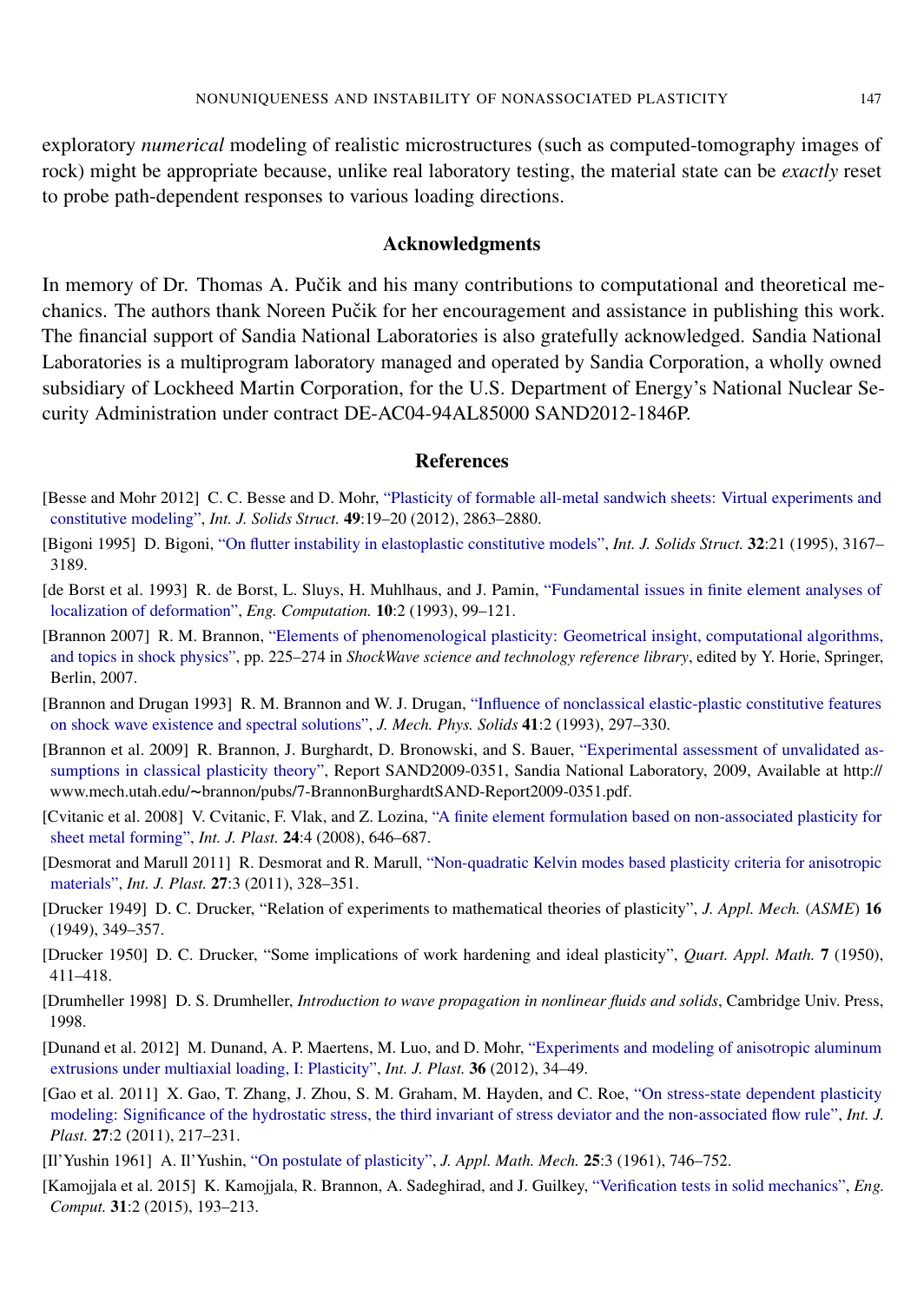- <span id="page-26-2"></span>[Lade et al. 1987] P. V. Lade, R. B. Nelson, and Y. M. Ito, ["Nonassociated flow and stability of granular materials",](http://dx.doi.org/10.1061/(ASCE)0733-9399(1987)113:9(1302)) *J. Eng. Mech.* (*ASCE*) 113:9 (1987), 1302–1318.
- <span id="page-26-12"></span>[LeVeque 1992] R. J. LeVeque, *[Numerical methods for conservation laws](http://dx.doi.org/10.1007/978-3-0348-8629-1)*, 2nd ed., Birkhäuser, Basel, 1992.
- <span id="page-26-5"></span>[Mohr et al. 2010] D. Mohr, M. Dunand, and K.-H. Kim, ["Evaluation of associated and non-associated quadratic plasticity](http://dx.doi.org/10.1016/j.ijplas.2009.11.006) [models for advanced high strength steel sheets under multi-axial loading",](http://dx.doi.org/10.1016/j.ijplas.2009.11.006) *Int. J. Plast.* 26:7 (2010), 939–956.
- <span id="page-26-7"></span>[Rousselier et al. 2012] G. Rousselier, M. Luo, and D. Mohr, ["Macroscopic plasticity modeling of anisotropic aluminum](http://dx.doi.org/10.1016/j.ijplas.2011.10.004) [extrusions using a Reduced Texture Methodology",](http://dx.doi.org/10.1016/j.ijplas.2011.10.004) *Int. J. Plast.* 30–31 (2012), 144–165.
- <span id="page-26-8"></span>[Rudnicki and Rice 1975] J. Rudnicki and J. R. Rice, ["Conditions for the localization of deformation in pressure-sensitive](http://dx.doi.org/10.1016/0022-5096(75)90001-0) [dilatant materials",](http://dx.doi.org/10.1016/0022-5096(75)90001-0) *J. Mech. Phys. Solids* 23:6 (1975), 371–394.
- <span id="page-26-14"></span>[Sadeghirad et al. 2011] A. Sadeghirad, R. M. Brannon, and J. Burghardt, ["A convected particle domain interpolation technique](http://dx.doi.org/10.1002/nme.3110) [to extend applicability of the material point method for problems involving massive deformations",](http://dx.doi.org/10.1002/nme.3110) *Int. J. Numer. Methods Eng.* 86:12 (2011), 1435–1456.
- <span id="page-26-10"></span>[Sandler and Pučik 1993] I. S. Sandler and T. A. Pučik, ["Non-uniqueness in dynamic rate-independent non-associated plastic](http://tinyurl.com/qg92z3k)[ity",](http://tinyurl.com/qg92z3k) Technical Report DNA-TR-92-108, Defense Nuclear Agency, 1993, Available at http://tinyurl.com/qg92z3k.
- <span id="page-26-9"></span>[Sandler and Rubin 1987] I. S. Sandler and D. Rubin, "The consequences of non-associated plasticity in dynamic problems", pp. 345–353 in *Constitutive laws for engineering materials* (Tucson, AZ), edited by C. Desai, Elsevier, Amsterdam, 1987.
- <span id="page-26-3"></span>[Shen et al. 2012] W. Shen, J. Shao, D. Kondo, and B. Gatmiri, ["A micro-macro model for clayey rocks with a plastic com](http://dx.doi.org/10.1016/j.ijplas.2012.03.006)[pressible porous matrix",](http://dx.doi.org/10.1016/j.ijplas.2012.03.006) *Int. J. Plast.* 36 (2012), 64–85.
- <span id="page-26-0"></span>[Spitzig et al. 1975] W. A. Spitzig, R. J. Sober, and O. Richmond, ["Pressure dependence of yielding and associated volume](http://dx.doi.org/10.1016/0001-6160(75)90205-9) [expansion in tempered martensite",](http://dx.doi.org/10.1016/0001-6160(75)90205-9) *Acta Metall.* 23:7 (1975), 885–893.
- <span id="page-26-1"></span>[Spitzig et al. 1976] W. A. Spitzig, R. J. Sober, and O. Richmond, ["The effect of hydrostatic pressure on the deformation](http://dx.doi.org/10.1007/BF02817888) [behavior of maraging and HY-80 steels and its implications for plasticity theory",](http://dx.doi.org/10.1007/BF02817888) *Metall. Trans. A* 7:11 (1976), 1703–1710.
- <span id="page-26-4"></span>[Stoughton 2002] T. B. Stoughton, ["A non-associated flow rule for sheet metal forming",](http://dx.doi.org/10.1016/S0749-6419(01)00053-5) *Int. J. Plast.* 18:5–6 (2002), 687–714.
- <span id="page-26-15"></span>[Stoughton 2012] T. Stoughton, Informal communication, 2012. Email dated Jan. 13, 2012.
- <span id="page-26-11"></span>[Stoughton and Yoon 2008] T. Stoughton and J. W. Yoon, ["On the existence of indeterminate solutions to the equations of](http://dx.doi.org/10.1016/j.ijplas.2007.07.002) [motion under non-associated flow",](http://dx.doi.org/10.1016/j.ijplas.2007.07.002) *Int. J. Plast.* 24:4 (2008), 583–613.
- <span id="page-26-6"></span>[Taherizadeh et al. 2010] A. Taherizadeh, D. E. Green, A. Ghaei, and J.-W. Yoon, ["A non-associated constitutive model with](http://dx.doi.org/10.1016/j.ijplas.2009.07.003) [mixed iso-kinematic hardening for finite element simulation of sheet metal forming",](http://dx.doi.org/10.1016/j.ijplas.2009.07.003) *Int. J. Plast.* 26:2 (2010), 288–309.
- <span id="page-26-13"></span>[Thomas 1999] J. W. Thomas, *[Numerical partial differential equations: Conservation laws and elliptic equations](http://dx.doi.org/10.1007/978-1-4612-0569-2)*, Texts in Applied Mathematics 33, Springer, New York, 1999.
- Received 2 Jul 2014. Revised 7 Mar 2015. Accepted 4 Apr 2015.
- THOMAS PUČIK: (Deceased) Pučik Consulting, 2057 Brixham Dr., Roseville, CA 95747, United States

REBECCA M. BRANNON: [rebecca.brannon@utah.edu](mailto:rebecca.brannon@utah.edu) University of Utah, 50 S. Campus Dr., Salt Lake City, UT 84108, United States

JEFFREY BURGHARDT: [jburghardt@slb.com](mailto:jburghardt@slb.com) Schlumberger, 1935 S. Fremont Dr., Salt Lake City, UT 84104, United States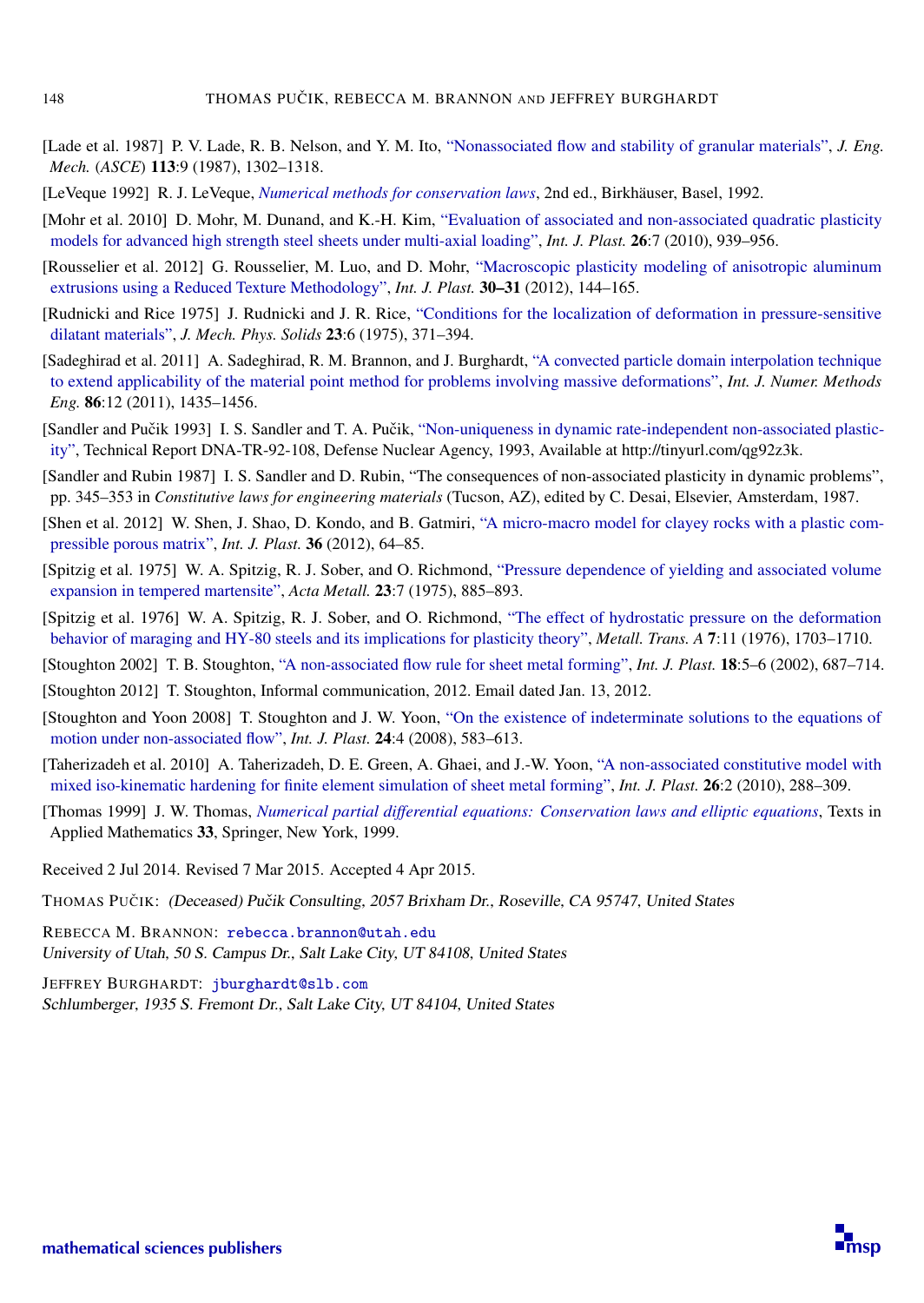## JOURNAL OF MECHANICS OF MATERIALS AND STRUCTURES

#### [msp.org/jomms](http://msp.org/jomms/)

Founded by Charles R. Steele and Marie-Louise Steele

#### EDITORIAL BOARD

| <b>ADAIR R. AGUIAR</b> | University of São Paulo at São Carlos, Brazil   |
|------------------------|-------------------------------------------------|
| <b>KATIA BERTOLDI</b>  | Harvard University, USA                         |
| <b>DAVIDE BIGONI</b>   | University of Trento, Italy                     |
|                        | YIBIN FU Keele University, UK                   |
| <b>IWONA JASIUK</b>    | University of Illinois at Urbana-Champaign, USA |
| C. W. LIM              | City University of Hong Kong                    |
| THOMAS J. PENCE        | Michigan State University, USA                  |
| <b>DAVID STEIGMANN</b> | University of California at Berkeley, USA       |
|                        |                                                 |

#### ADVISORY BOARD

|               | J. P. CARTER University of Sydney, Australia    |
|---------------|-------------------------------------------------|
| D. H. HODGES  | Georgia Institute of Technology, USA            |
| J. Hutchinson | Harvard University, USA                         |
| D. PAMPLONA   | Universidade Católica do Rio de Janeiro. Brazil |
| M. B. RUBIN   | Technion, Haifa, Israel                         |
|               |                                                 |

PRODUCTION [production@msp.org](mailto:production@msp.org)

SILVIO LEVY Scientific Editor

Cover photo: Ev Shafrir

See [msp.org/jomms](http://msp.org/jomms/) for submission guidelines.

JoMMS (ISSN 1559-3959) at Mathematical Sciences Publishers, 798 Evans Hall #6840, c/o University of California, Berkeley, CA 94720-3840, is published in 10 issues a year. The subscription price for 2015 is US \$565/year for the electronic version, and \$725/year (+\$60, if shipping outside the US) for print and electronic. Subscriptions, requests for back issues, and changes of address should be sent to MSP.

JoMMS peer-review and production is managed by EditFLOW® from Mathematical Sciences Publishers.

PUBLISHED BY



<http://msp.org/> © 2015 Mathematical Sciences Publishers